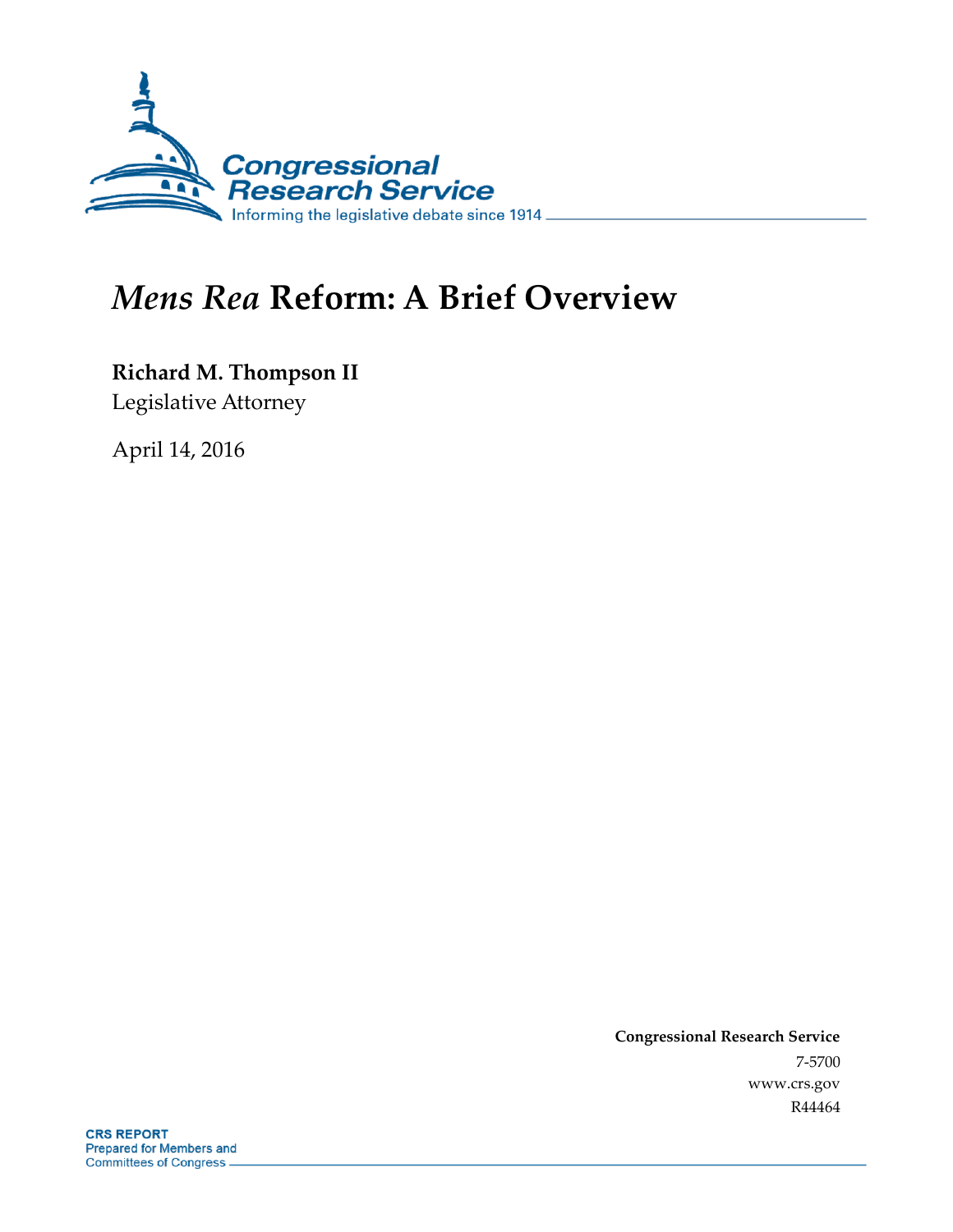## **Summary**

Criminal justice reform has played a major role in the congressional agenda over the past several Congresses, with sentencing reform bills making up the majority of the legislative action on this issue. However, some reformers have also highlighted the need to strengthen the *mens rea* requirements in federal law. *Mens rea*, Latin for "guilty mind," is the mental state the government must prove to secure a conviction. For instance, some laws require that the prosecution demonstrate that the defendant *intentionally* have committed the act in question—that is, committing the act with the conscious desire for the harmful conduct to occur—while others require that the act be done *knowingly* or with *reckless disregard* of the harm it may pose. Some modern statutes require no *mens rea* at all; these are commonly referred to as strict liability offenses.

Unlike the Model Penal Code, which includes four categories of "culpability" or moral blameworthiness, the Federal Criminal Code, found largely in Title 18, does not create uniform *mens rea* standards. Instead, each statute may or may not contain a *mens rea* element depending on the statute. Supplementing the statutory text, the Supreme Court has developed a set of presumptions to apply when a *mens rea* term is omitted. However, the Court has applied these rules in a somewhat ad hoc fashion depending on a variety of factors, including the origin of the offense in question (e.g., common law or statutory); the severity of the penalty imposed; and the purpose behind the law (e.g., penal or regulatory).

In an effort to bring greater clarity to this area of criminal law, Senator Orin Hatch and Representative James Sensenbrenner have introduced, respectively, the Mens Rea Reform Act of 2015 (S. 2298) and the Criminal Code Improvement Act of 2015 (H.R. 4002). Although they take different approaches, these bills aim to create a uniform *mens rea* standard across federal law. On January 20, 2016, the Senate Judiciary Committee held a hearing on S. 2298; no further action has been taken on this bill. The House Judiciary Committee held a markup of H.R. 4002 on November 18, 2015, and ordered the bill to be reported to the full House.

Some have argued that strengthening federal *mens rea* standards would permit corporate actors to evade prosecution under federal statutes aimed at protecting the health, safety, and welfare of the citizenry—including environmental and workplace laws. Proponents have countered that the bills are not designed to simply protect corporate wrongdoers, but are intended to ensure that any person is not prosecuted for a crime he did not intend to commit.

To provide context for this debate, this report provides a brief background on the history of *mens rea*, including an exploration of the Supreme Court's default *mens rea* rules; analyzes the various bills that intend to create new default rules; and applies these rules to various existing federal criminal offenses.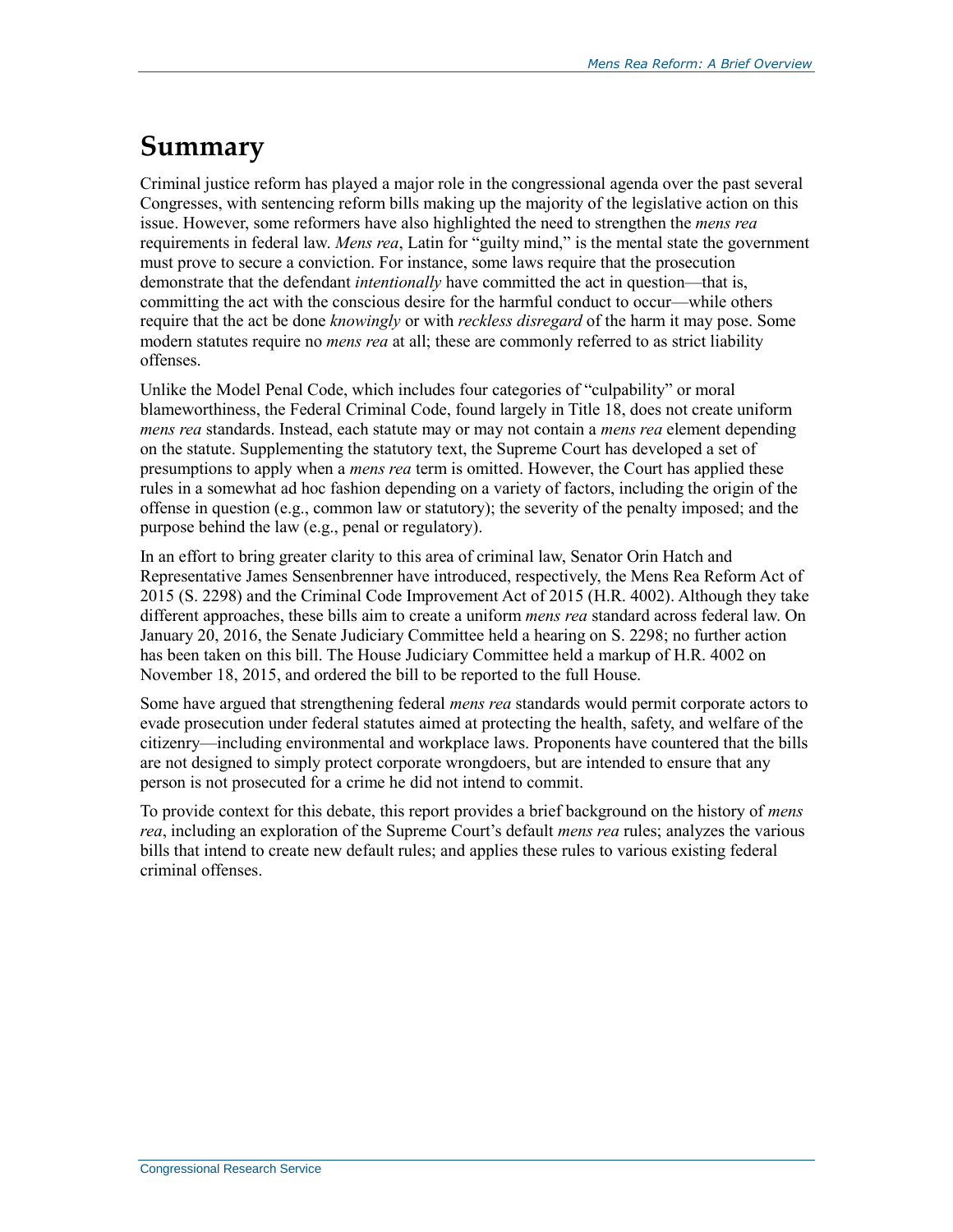# **Contents**

## Contacts

|--|--|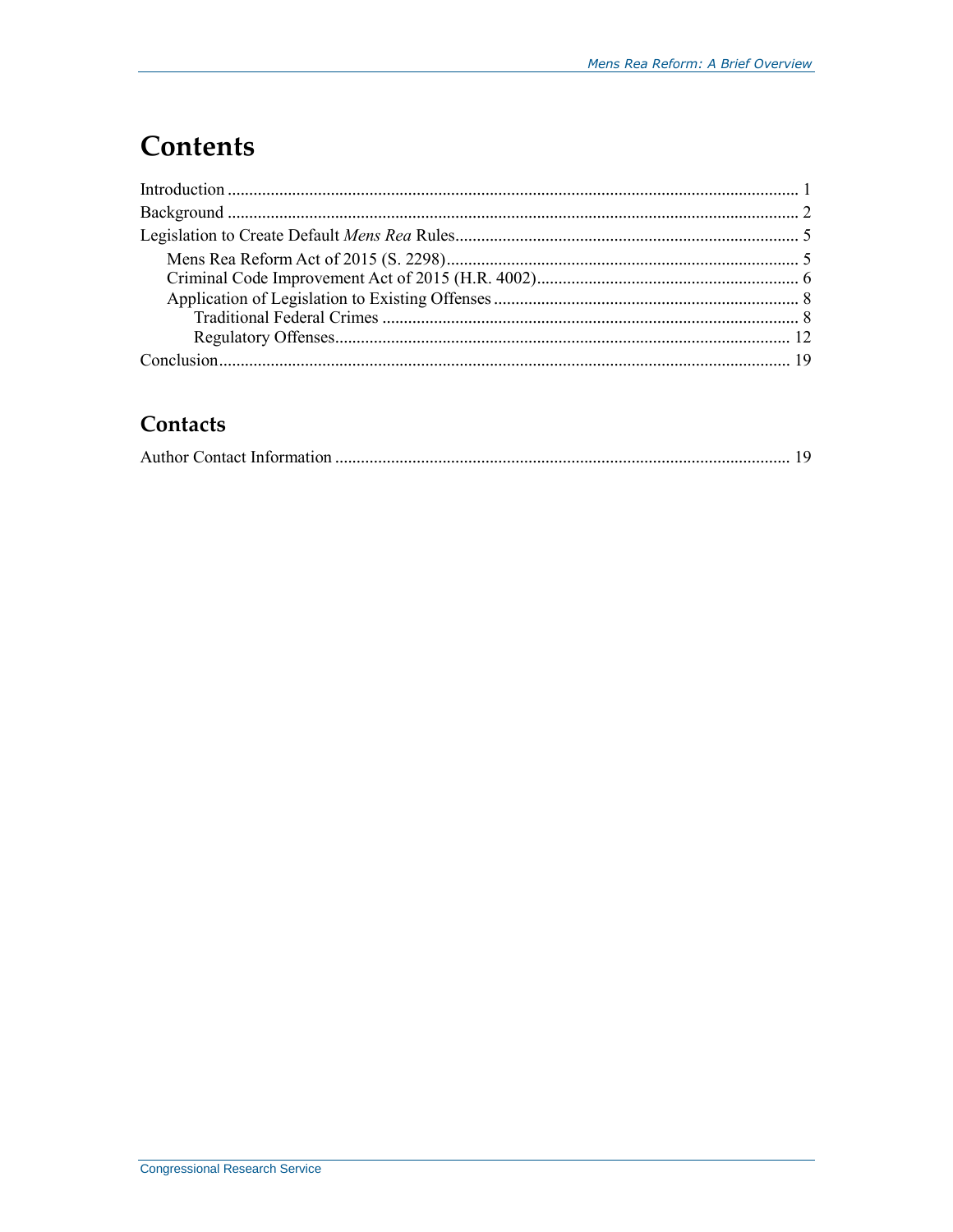# **Introduction**

Criminal justice reform has played a major role in the congressional agenda over the past several Congresses, with sentencing reform bills making up the majority of the legislative action on this issue.<sup>1</sup> However, some reformers have also highlighted the need to strengthen the *mens rea* requirements in federal law. *Mens rea*, Latin for "guilty mind," is the mental state the government must prove to secure a conviction.<sup>2</sup> For instance, some laws require that the prosecution demonstrate that the defendant *intentionally* committed the act in question—that is, committing the act with the conscious desire for the harmful conduct to occur—while others require that the act be done *knowingly* or with *reckless disregard* of the harm it may pose. Some modern statutes require no *mens rea* at all; these are commonly referred to as strict liability offenses.

Unlike the Model Penal Code, which includes four categories of "culpability" or moral blameworthiness, $3$  the Federal Criminal Code, found largely in Title 18, does not create uniform *mens rea* standards. Instead, each statute may or may not contain a *mens rea* element depending on the statute. Supplementing the statutory text, the Supreme Court has developed a set of presumptions to apply when a *mens rea* term is omitted. However, the Court has applied these rules in a somewhat ad hoc fashion depending on a variety of factors, including the origin of the offense in question (e.g., common law or statutory); the severity of the penalty imposed; and the purpose behind the law (e.g., penal or regulatory).

In an effort to bring greater clarity to this area of criminal law, Senator Orin Hatch and Representative James Sensenbrenner have introduced, respectively, the Mens Rea Reform Act of  $2015$  (S. 2298)<sup>4</sup> and the Criminal Code Improvement Act of 2015 (H.R. 4002).<sup>5</sup> Although they take different approaches, these bills aim to create a uniform *mens rea* standard across federal law. On January 20, 2016, the Senate Judiciary Committee held a hearing on S. 2298;<sup>6</sup> no further action has been taken on this bill. The House Judiciary Committee held a markup of H.R. 4002 on November 18, 2015, and ordered the bill to be reported to the full House.

Some have argued that strengthening federal *mens rea* standards would permit corporate actors to evade prosecution under federal statutes aimed at protecting the health, safety, and welfare of the citizenry—including environmental and workplace laws. <sup>7</sup> At the January 20 Senate Judiciary Committee hearing, Assistant Attorney General Leslie Caldwell argued that "[a]pplying a default mens rea to these statutes might insulate culpable individuals, especially senior corporate executives, who deliberately close their eyes to what otherwise would be obvious to them."<sup>8</sup>

<sup>&</sup>lt;sup>1</sup> See, e.g., Smarter Sentencing Act, S. 502, H.R. 920, 114<sup>th</sup> Cong. (2015); Justice Safety Valve Act of 2015, S. 353, H.R. 706,  $114^{th}$  Cong. (2015).

<sup>&</sup>lt;sup>2</sup> See BLACK'S LAW DICTIONARY ( $10^{th}$  ed. 2014) ("The state of mind that the prosecution, to secure a conviction, must prove that a defendant had when committing a crime.").

<sup>&</sup>lt;sup>3</sup> The Model Penal Code (MPC) is a set of model provisions created by the American Law Institute for adoption by the states. *See generally* WAYNE R. LAFAVE, SUBSTANTIVE CRIMINAL LAW § 1.1(b) (2d ed. 2003). The MPC sets forth and defines four "minimum requirements of culpability": purposely, knowingly, recklessly, and negligently. *See* MODEL PENAL CODE § 2.02.

<sup>&</sup>lt;sup>4</sup> S. 2298, 114<sup>th</sup> Cong., 1<sup>st</sup> Sess. (2015).

 $<sup>5</sup>$  H.R. 4002, 114<sup>th</sup> Cong. 1<sup>st</sup> Sess. (2015).</sup>

<sup>6</sup> *See The Adequacy of Criminal Intent Standards in Federal Prosecutions: Hearing Before the Senate Judiciary Committee*,  $114^{\text{th}}$  Cong.,  $2^{\text{nd}}$  Sess. (2016) [hereinafter Senate Judiciary Hearing].

<sup>7</sup> *See* Editorial Board, *Don't Change the Legal Rules on Intent*, N.Y. TIMES (Dec. 5, 2015), *available at* http://www.nytimes.com/2015/12/06/opinion/sunday/dont-change-the-legal-rule-on-intent.html?\_r=0.

<sup>8</sup> Senate Judiciary Hearing, *supra* note 6, at 3 (written statement of Leslie Caldwell, Assistant Attorney General), (continued...)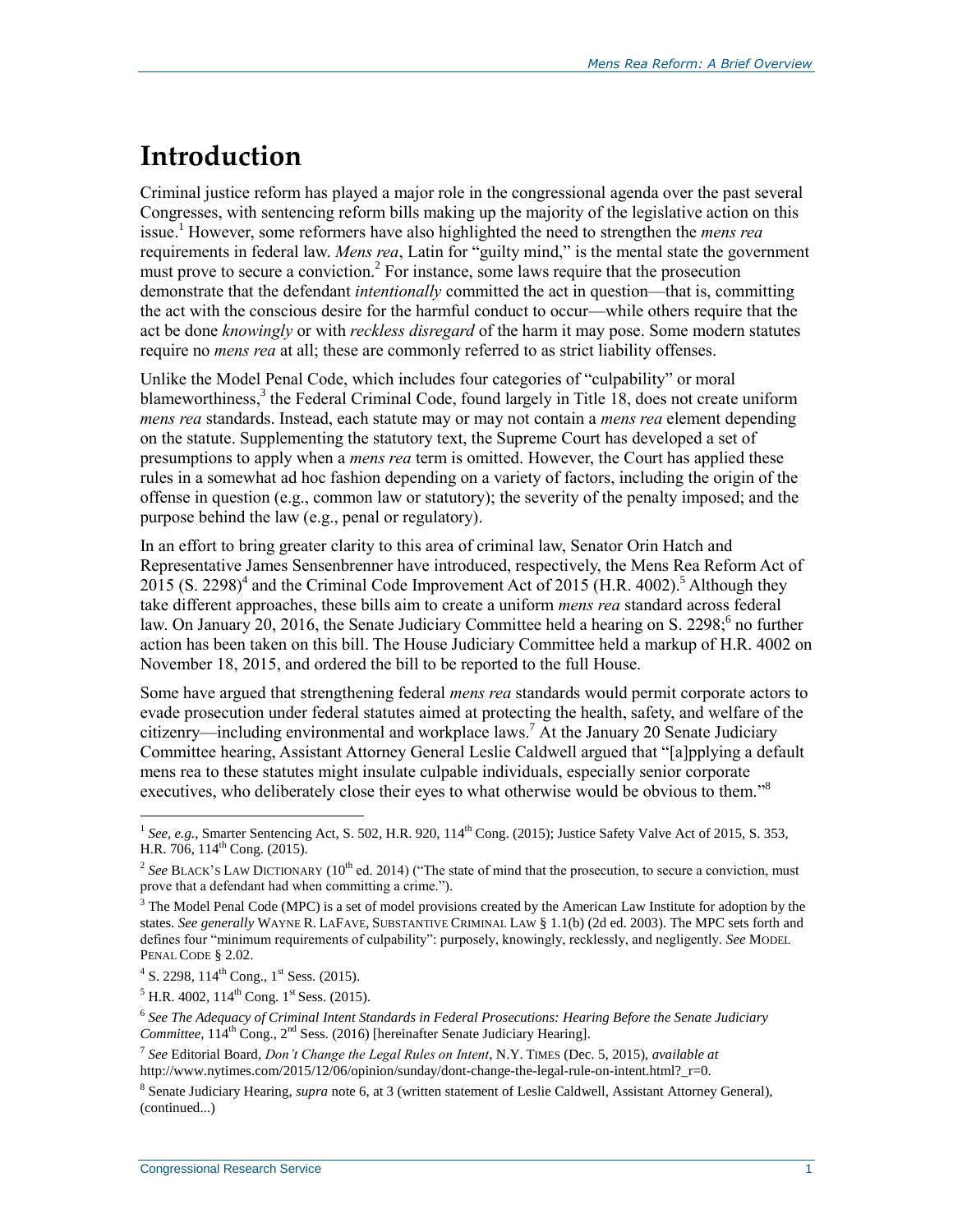Proponents have countered that the bills are not designed to simply protect corporate wrongdoers, but are intended to ensure that persons are not prosecuted for a crime they did not intend to commit or know they were committing.<sup>9</sup>

To provide context for this debate, this report provides a brief background on the history of *mens rea*, including an exploration of the Supreme Court's default *mens rea* rules; analyze the various bills that intend to create new default rules; and applies these rules to various existing federal criminal offenses.

# **Background**

A criminal offense usually consists of both a prohibited act (the "*actus reus*") and a guilty mind (the "*mens rea*").<sup>10</sup> That is, in order to secure a conviction, the prosecution must prove beyond a reasonable doubt that the defendant both committed the harmful act and did so with the requisite mental state. One of the primary bases of criminal law—moral culpability—can be found embedded within the concept of *mens rea*: one must have *intended* to commit the act to be sufficiently blameworthy. This notion was observed by Justice Robert Jackson:

The contention that an injury can amount to a crime only when inflicted by intention is no provincial or transient notion. It is as universal and persistent in mature systems of law as belief in freedom of the human will and a consequent ability and duty of the normal individual to choose between good and evil. $^{11}$ 

Whether an offense requires proof of a *mens rea* element is primarily a question of statutory interpretation: did Congress intend to include a *mens rea* element when drafting the statute?<sup>12</sup> This is so, the Supreme Court has observed, because the "definition of a criminal offense is entrusted to the legislature, particularly in the case of federal crimes, which are solely creatures of statute."<sup>13</sup> However, the express language of a criminal statute is not always clear  $(1)$  which mental element should apply to a particular statute; or (2) to which elements of the crime a *mens rea* element should apply. To remedy this lack of textual clarity, the Court has applied a set of *mens rea* presumptions, which can be rebutted by evidence that Congress intended otherwise.

The Supreme Court has held, for instance, that, absent a contrary intent from Congress, federal courts should apply the presumption that a defendant "know the facts that make his conduct illegal" if the offense is lacking such a "knowing" *mens rea* element.<sup>14</sup> The 1952 case *Morisette v.* 

l

<sup>(...</sup>continued)

available at https://www.judiciary.senate.gov/imo/media/doc/01-20-16%20Caldwell%20Testimony.pdf.

<sup>9</sup> *See* John Malcolm, *The Pressing Need for Mens Rea Reform*, THE HERITAGE FOUNDATION (Sept. 1, 2015), *available at* http://www.heritage.org/research/reports/2015/09/the-pressing-need-for-mens-rea-reform#\_ftn1.

<sup>10</sup> LaFave, *supra* note 3, at § 5.1.

 $11$  Morisette v. United States, 342 U.S. 246 (1952).

<sup>12</sup> *See* Staples v. United States, 511 U.S. 600, 604 (1994).

 $13$  Liparota v. United States, 471 U.S. 419 (1985).

<sup>&</sup>lt;sup>14</sup> *See* Staples, 511 U.S. at 619 ("Silence on this point by itself does not necessarily suggest that Congress intended to dispense with a conventional *mens rea* element, which would require that the defendant know the facts that make his conduct illegal."); *Id.* at 620 (Ginsburg, concurring) ("Although the word 'knowingly' does not appear in the statute's text, courts generally assume that Congress, absent a contrary indication, means to retain a *mens rea* requirement."); United States v. Bailey, 444 U.S. 394, 408 (1980) ("[T]he cases have generally held that, except in narrow classes of offenses, proof that the defendant acted knowingly is sufficient to support a conviction. Accordingly, we hold that the prosecution fulfills its burden under  $\S$  751(a) if it demonstrates that an escapee knew his actions would result in his leaving physical confinement without permission."); Morisette v. United States, 342 U.S. 246, 270-71 (1952) (continued...)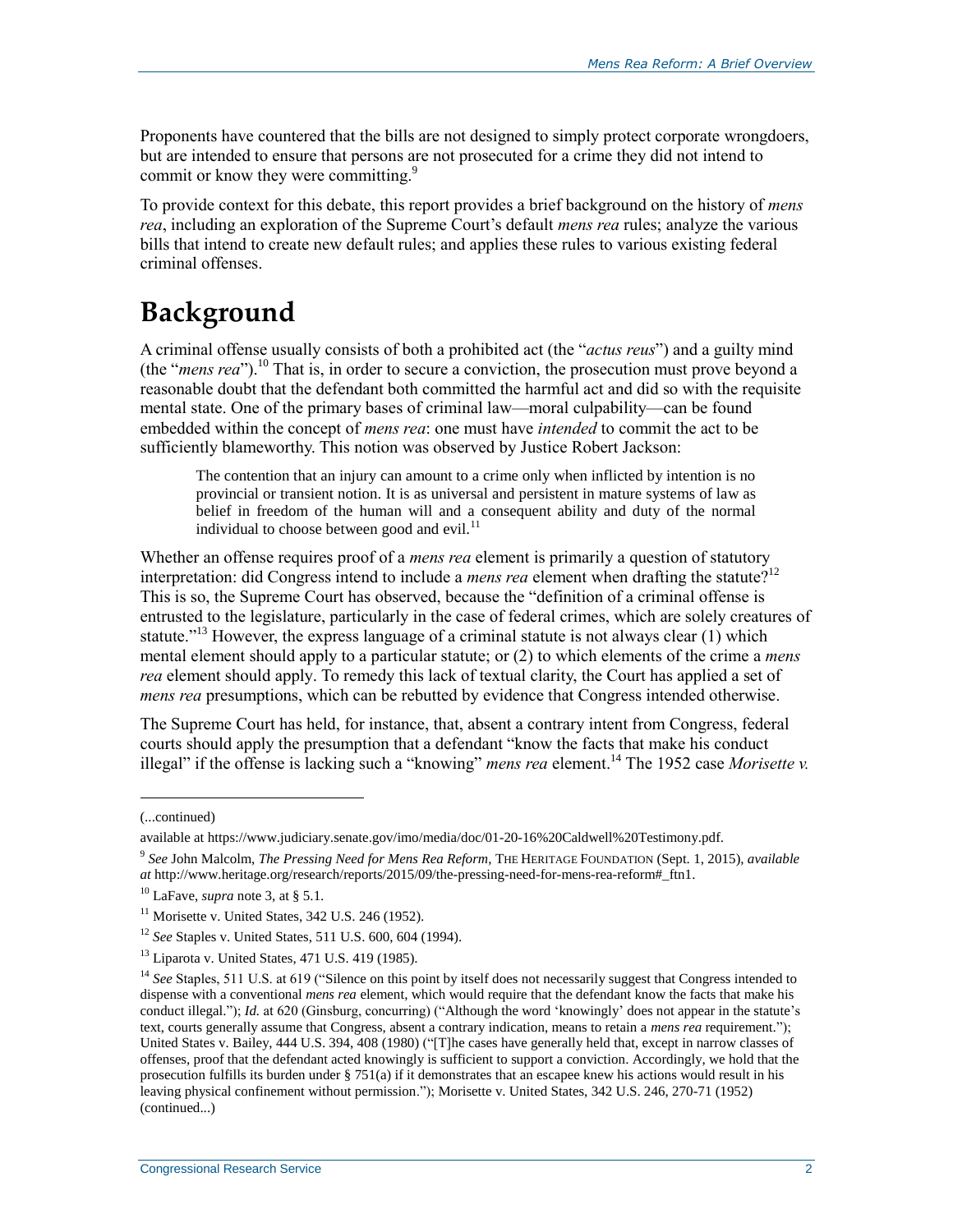*United States* cemented this principle in federal criminal jurisprudence.<sup>15</sup> There, the defendant challenged his prosecution under a federal theft statute, claiming that he did not intend to steal government property, as he believed the shell casings he removed from a bombing range—which served as the basis of his prosecution—were abandoned by the federal government.<sup>16</sup> The district court judge, however, refused to instruct the jury on the defendant's alleged innocent intention, instead permitting the jury to presume intent based on the act itself.<sup>17</sup> The Court reversed the appellate court, which had upheld the district court judgment, and held that the government should have been required to demonstrate that the defendant "must have had knowledge of the facts, though not necessarily the law, that made the taking a conversion."<sup>18</sup>

This approach was later applied in *Staples v. United States* to require the government to prove the defendant knew the attributes of a firearm he possessed that brought it within the registration requirements of the National Firearms Act.<sup>19</sup> In that case, the defendant was prosecuted for possessing an unregistered machinegun in violation of 26 U.S.C. § 5485(d). The defendant asserted at trial that the government was required to prove that he *knew* the gun in question had the characteristics that brought it within the statute—namely, its capability of firing automatically—but the district court refused to provide such an instruction to the jury, and the appeals court affirmed his conviction.<sup>20</sup> With no explicit *mens rea* element found in the text of the statute, Justice Thomas, writing for the majority, weighed three factors in determining whether the presumption of a *mens rea* element should apply. First, the Court looked to the nature of the device regulated, and found that possessing a firearm did not pose the same level of danger as other instances where the Court declined to impose a *mens rea* element (e.g., possessing grenades or controlled substances). Second, and tied to the first factor, the Court found that firearms are not sufficiently dangerous to put an owner on notice of the federal registration requirements. Third, the majority looked to the severity of the penalty, and found that Congress would likely not intend to forgo the *mens rea* requirement where it imposed a penalty of up to 10 years' imprisonment.<sup>21</sup> Based on these three factors, the Court held that the government must prove that the defendant knew the facts that made his otherwise lawful conduct unlawful—that is, that he knew he possessed a firearm subject to the registration requirements.<sup>22</sup>

The Court has held that the presumption of a *mens rea* element does not apply, however, in the context of certain so-called public welfare or regulatory offenses. In one of the earliest cases applying this theory, *Balint v. United States*, the Court upheld the application of a federal drug offense that contained no *mens rea* element to a defendant who claimed that he had no knowledge of the nature of the substance he was selling.<sup>23</sup> The Court noted that reviewing courts should look to the purpose of the statute to determine if the *mens rea* element should be omitted.<sup>24</sup> In *Balint*,

<sup>(...</sup>continued)

<sup>(&</sup>quot;[K]nowing conversion requires more than knowledge that defendant was taking the property into his possession. He must have had knowledge of the facts, though not necessarily the law, that made the taking a conversion.").

<sup>15</sup> Morisette v. United States, 342 U.S. 246 (1952).

<sup>16</sup> *Id.* at 248-49.

<sup>17</sup> *Id.* at 249-50.

<sup>18</sup> *Id.* at 270-71.

<sup>19</sup> *Staples*, 511 U.S. at 618-19.

<sup>20</sup> *Id.* at 604.

<sup>21</sup> *Id.* at 616-17.

<sup>22</sup> *Id.* at 618-19.

<sup>23</sup> United States v. Balint, 258 U.S. 250, 254 (1922).

<sup>24</sup> *Id.* at 252.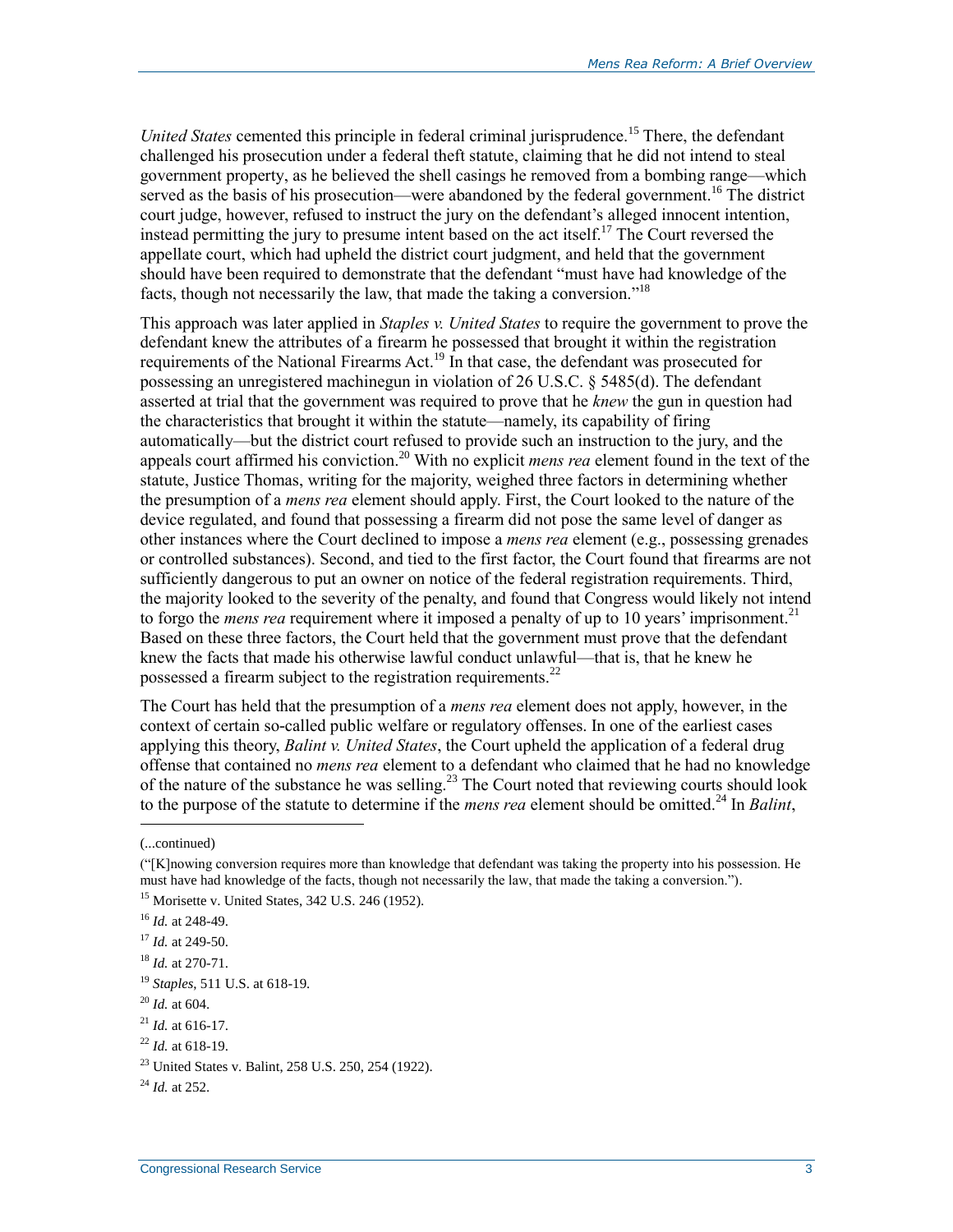the fact that the "emphasis of the statute" was "upon achievement of some social betterment rather than punishment of the crimes" helped persuade the Court that the *mens rea* element could properly be omitted from the statute. Similarly, in *United States v. Dotterweich*, the Court rejected the application of a *mens rea* element to a criminal provision of the Federal Food, Drug, and Cosmetic Act, noting that in the "interest of the larger good it puts the burden of acting at hazard upon a person otherwise innocent but standing in responsible relation to a public danger.<sup>225</sup>

In addition to interpreting certain statutes to require a *mens rea* element where one was not explicitly included in the text, the Court has also applied an existing *mens rea* element to all elements of a statute where a statute was unclear as to which elements it should apply. For instance, in *United States v. X-Citement Video, Inc.,* the Court held that unless congressional intent indicates otherwise, "the standard presumption in favor of a scienter requirement should apply to each of the statutory elements that criminalize otherwise innocent conduct.<sup>226</sup> Based on an interpretation of Congress's intent, the federal courts have found that this presumption did not apply in various contexts, including public welfare offenses<sup>27</sup> and jurisdictional elements.<sup>28</sup>

Distilling this case law, a reviewing court would likely assess several factors for deciding whether to presume a *mens rea* element in the face of statutory silence. First, a court will ask whether the crime is of common law or statutory origin. In *Morisette*, Justice Jackson noted how the common law origins of the federal theft statute dictated that a *mens rea* element should be required:

Congressional silence as to mental elements in an Act merely adopting into federal statutory law a concept of crime already so well defined in common law and statutory interpretation by the states may warrant quite contrary inferences than the same silence in creating an offense new to general law, for whose definition the courts have no guidance except the Act.<sup>29</sup>

Put another way, in the face of statutory silence, it is presumed that Congress intended to borrow common law concepts, including *mens rea*, when it enacts a crime found at common law, like the theft statute in *Morisette.*

Second, a court likely would assess the severity of the penalty imposed by the statute. In reading the firearms statute in *Staples* to require a *mens rea* element, Justice Thomas placed significant weight on the fact that the offense carried with it a potential 10-year penalty. He observed that

<sup>25</sup> *See* United States v. Dotterweich, 320 U.S. 277, 284 (1943); *see also* United States v. Wilson, 565 F.3d 1059, 1068- 69 (8th Cir. 2009) (rejecting application of *mens rea* element to age of victim under child pornography statute, and noting that "the background assumption of *mens rea* is inappropriate for some strict liability sex crimes, such as statutory rape ... [and that] [t]he analogy of [child pornography] producers to statutory rapists serves to overcome the background presumptions of *mens rea* and scienter"); United States v. Martinez-Morel, 118 F.3d 710, 716 (10<sup>th</sup> Cir. 1997) (rejecting application of "knowingly" *mens rea* element to reentry element under 8 U.S.C. § 1326(a), which concerns the unauthorized reentry of an alien into the United States, noting that § 1326 was considered to be a "regulatory measure" that "indicate[d] a presumption of strict liability.").

<sup>26</sup> *See* United States v. X-Citement Video, Inc., 513 U.S. 64, 72 (1994).

<sup>27</sup> *See* United States v. International Minerals Chemical Corp., 402 U.S. 558, 559 (1971) (rejecting application of "knowingly" *mens rea* element to violation of Interstate Commerce Commission regulation); United States v. Billie, 667 F. Supp. 1485, 1492 (S.D. Fla. 1987) (rejecting application of "knowingly" *mens rea* element in Endangered Species Act to the specific type of species killed by defendant).

<sup>&</sup>lt;sup>28</sup> See United States v. Feola, 420 U.S. 671, 677 n.9 (1975) ("[T]he existence of the fact that confers federal jurisdiction need not be one in the mind of the actor at the time he perpetrates the act made criminal by the federal statute. ); *see also* United States v. Yermian, 468 U.S. 63 (rejecting application of *mens rea* element to jurisdictional element in 18 U.S.C. § 1001); United States v. Cooper, 482 F.3d 658, 668 (4th Cir. 2007) (rejecting application of *mens rea* element to jurisdictional element in various criminal provisions of the Clean Water Act).

<sup>29</sup> *Morisette*, 342 U.S. at 262.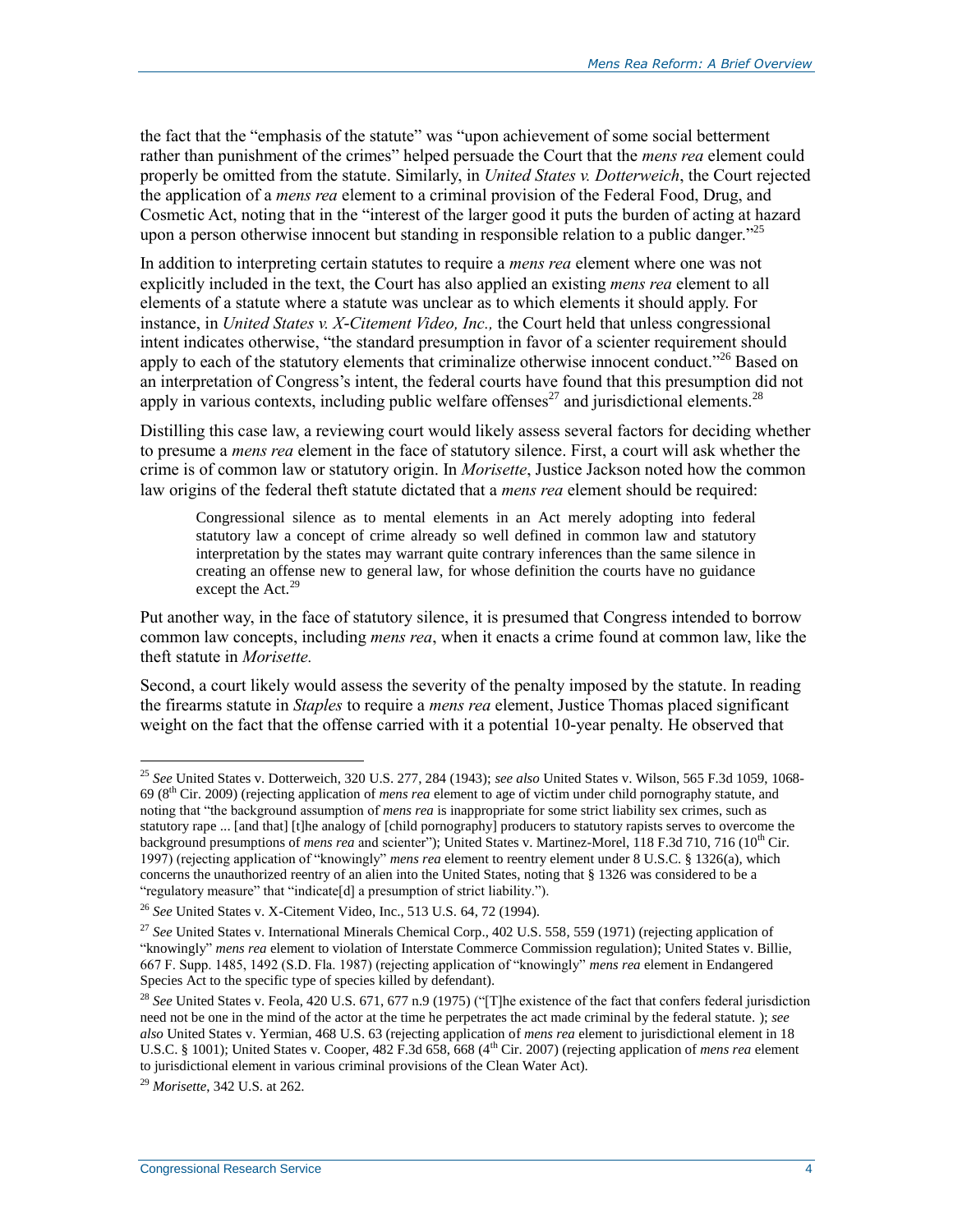"where, as here, dispensing with mens rea would require the defendant to have knowledge only of traditionally lawful conduct, a severe penalty is a further factor tending to suggest that Congress did not intend to eliminate a mens rea requirement."<sup>30</sup> Similarly, in outlining the characteristics of public welfare offenses, Justice Jackson noted in *Morisette* that "penalties commonly are relatively small, and conviction does not [pose] grave damage to an offender's reputation."<sup>31</sup>

Third, a court likely would assess the purpose of a statute to determine if a *mens rea* element should attach. For instance, where the purpose behind a statute is to *punish* a wrongdoer—such as the failure to register a firearm,<sup>32</sup> the improper use of food stamps,  $33$  or the theft of government property<sup>34</sup>—the Supreme Court has said that the *mens rea* presumption should apply. However, where the primary intent is to protect the health, safety, and welfare of the populace—such as prohibiting the possession of a grenade<sup>35</sup> or shipping misbranded drugs in interstate commerce<sup>36</sup>—the Court has not required a *mens rea* element.

# **Legislation to Create Default** *Mens Rea* **Rules**

In assessing whether a *mens rea* element should attach to a certain offense, the courts primarily focus on congressional intent: did Congress intend to include a *mens rea* element when a statute is silent or, alternatively, did Congress intend to apply an existing *mens rea* element to every element of the offense? Note that the Court's default rules are judicial presumptions. If a statute provides for a *mens rea* element, that provision would control, and the presumption would not apply. Several bills introduced in the  $114<sup>th</sup>$  Congress would create such a set of default rules, obviating the need to rely on the Court's presumptions. The Mens Rea Reform Act of 2015 (S. 2298) and the Criminal Code Improvement Act of 2015 (H.R. 4002) would create a set of default *mens rea* rules that would apply across the United States Code. After analyzing the text of each bill, this report addresses how these bills might be interpreted to apply to various federal offenses.

### **Mens Rea Reform Act of 2015 (S. 2298)**

The Mens Rea Reform Act of 2015, introduced by Senator Orin Hatch, would provide as follows:

(b) DEFAULT REQUIREMENT.—Except as provided in subsections (c) and (d), a covered offense shall be construed to require the Government to prove beyond a reasonable doubt that the defendant acted—

(1) with the state of mind specified in the text of the covered offense for each element for which the text specifies a state of mind; and

(2) willfully, with respect to any element for which the text of the covered offense does not specify a state of mind.

(c) FAILURE TO DISTINGUISH AMONG ELEMENTS.—Except as provided in subsection (d), if the text of a covered offense specifies the state of mind required for commission of the covered offense without specifying the elements of the covered offense to which the state

<sup>30</sup> *Staples*, 511 U.S. at 618-19.

<sup>31</sup> *Morisette*, 342 U.S. at 256.

<sup>32</sup> *Staples*, 511 U.S. at 618-19.

<sup>33</sup> Liparota v. United States, 471 U.S. 419, 434 (1985).

<sup>34</sup> *See* Morisette, 342 U.S. at 273.

<sup>35</sup> *See* United States v. Freed, 401 U.S. 601, 609 (1971).

<sup>36</sup> *See* United States v. Dotterweich, 320 U.S. 277, 281 (1943).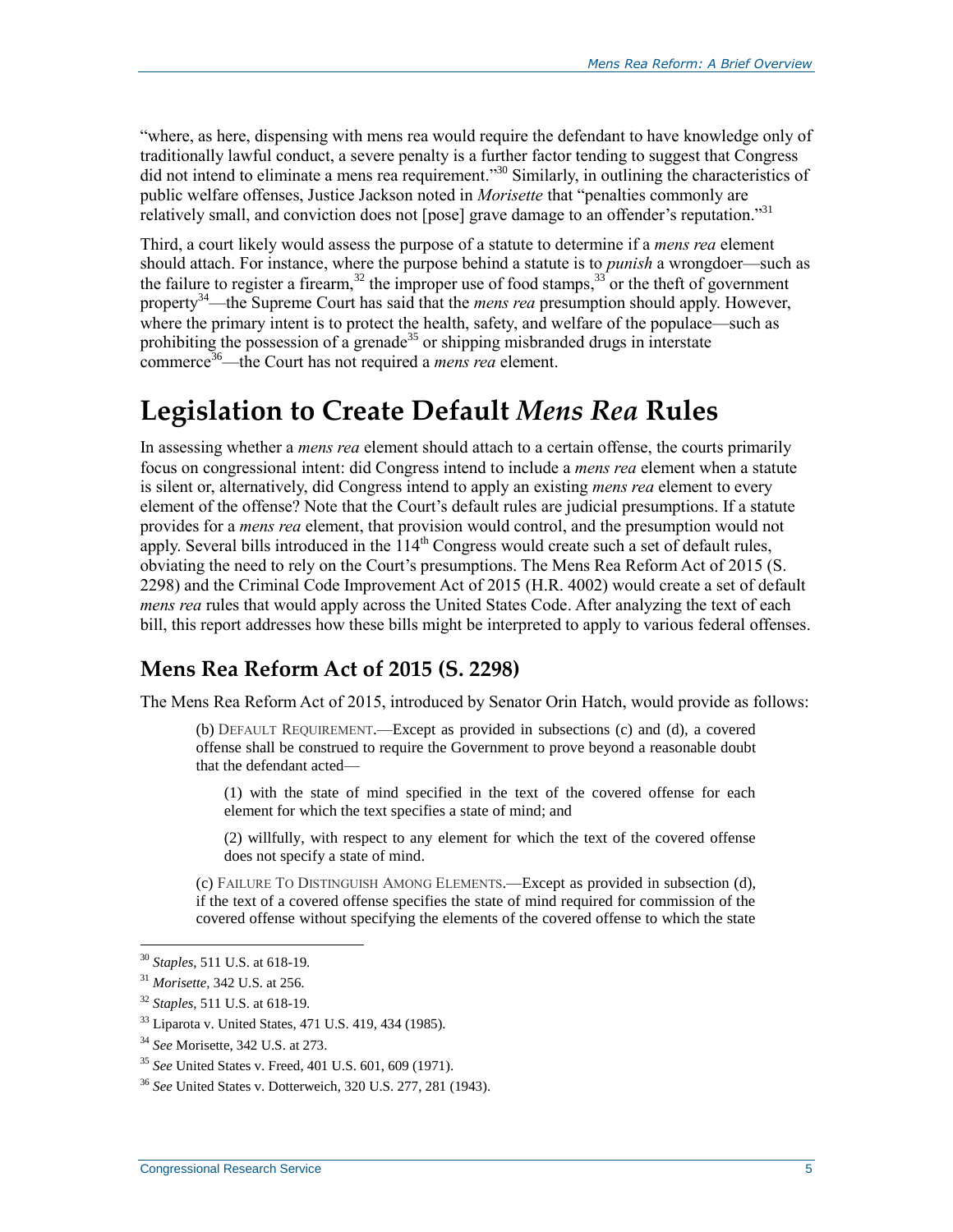of mind applies, the state of mind specified shall apply to all elements of the covered offense, unless a contrary purpose plainly appears.<sup>37</sup>

(d) [Enumerated exceptions].

On January 20, 2016, the Senate Judiciary Committee held a hearing on S. 2298.<sup>38</sup> No further legislative action has been taken on this bill.

S. 2298 appears to contemplate the following procedure:<sup>39</sup> first, a reviewing court may be called upon to assess whether one of the exceptions in subsection (d) applies. If so, the other provisions of the bill's *mens rea* framework would not appear to apply. If none of the exceptions in subsection (d) applies, the court would likely move on to subsection (c). If the covered offense contains a *mens rea* element, the court is instructed to apply it to each element of the offense, unless a contrary purpose plainly appears (for example, if the element is jurisdictional<sup>40</sup>). If the statute does not have a *mens rea* element, the court would likely move on to subsection (b) and apply the *mens rea* of "willfully" to each element of the offense.<sup>41</sup>

## **Criminal Code Improvement Act of 2015 (H.R. 4002)**

The Criminal Code Improvement Act of 2015, introduced by Representative James Sensenbrenner, would provide as follows:

#### **§ 11. Default state of mind proof requirement in Federal criminal cases**

If no state of mind is required by law for a Federal criminal offense—

(1) the state of mind the Government must prove is knowing; and

(2) if the offense consists of conduct that a reasonable person in the same or similar circumstances would not know, or would not have reason to believe, was unlawful, the Government must prove that the defendant knew, or had reason to believe, the conduct was unlawful. $42$ 

On November 18, 2015, the House Judiciary Committee held a markup on H.R. 4002, and voted to report the bill out of committee on a voice vote.<sup>43</sup> Representative Sensenbrenner observed at the markup that H.R. 4002 "creates a default mens rea standard for federal criminal laws which

 $\overline{a}$ 

 $41$  Subsection (b)(1) states that "the state of mind specified in the text of the covered offense" shall apply to "each element for which the text of the covered offense specifies a state of mind." However, it appears that subsection (c) would apply if the offense specified a *mens rea* element, apparently rendering subsection (b)(1) superfluous.

 $42$  H.R. 4002, 114<sup>th</sup> Cong. (2015).

 $37$  S. 2298, 114<sup>th</sup> Cong. (2015).

<sup>38</sup> *See The Adequacy of Criminal Intent Standards in Federal Prosecutions: Hearing Before the Senate Judiciary Committee*,  $114^{\text{th}}$  Cong. (2016).

 $39$  The uncertain nature of this text was highlighted by at least one witness at the Senate Judiciary Hearing on January 20, 2016. Senate Judiciary Hearing, *supra id.* (statement of Leslie Caldwell, Deputy Attorney General, Dep't of Justice) ("It is entirely unclear whether a default mens rea would apply to all elements of a criminal offense or only to certain (as-yet unspecified) elements.").

<sup>40</sup> *See* United States v. Feola, 420 U.S. 671, 676 n.9 (1975) (recognizing that "the existence of the fact that confers federal jurisdiction need not be one in the mind of the actor at the time he perpetrates the act made criminal by the federal statute").

<sup>43</sup> *See Markup of H.R. 2830; H.R. 3713; H.R. 4002; H.R. 4003; H.R. 4001; H.R. 4023 Before the House Judiciary Committee*, 114<sup>th</sup> Cong. 53 (2015) [hereinafter House Judiciary Markup], *available at* https://judiciary.house.gov/wpcontent/uploads/2016/02/11.18.15-Markup-Transcript.pdf.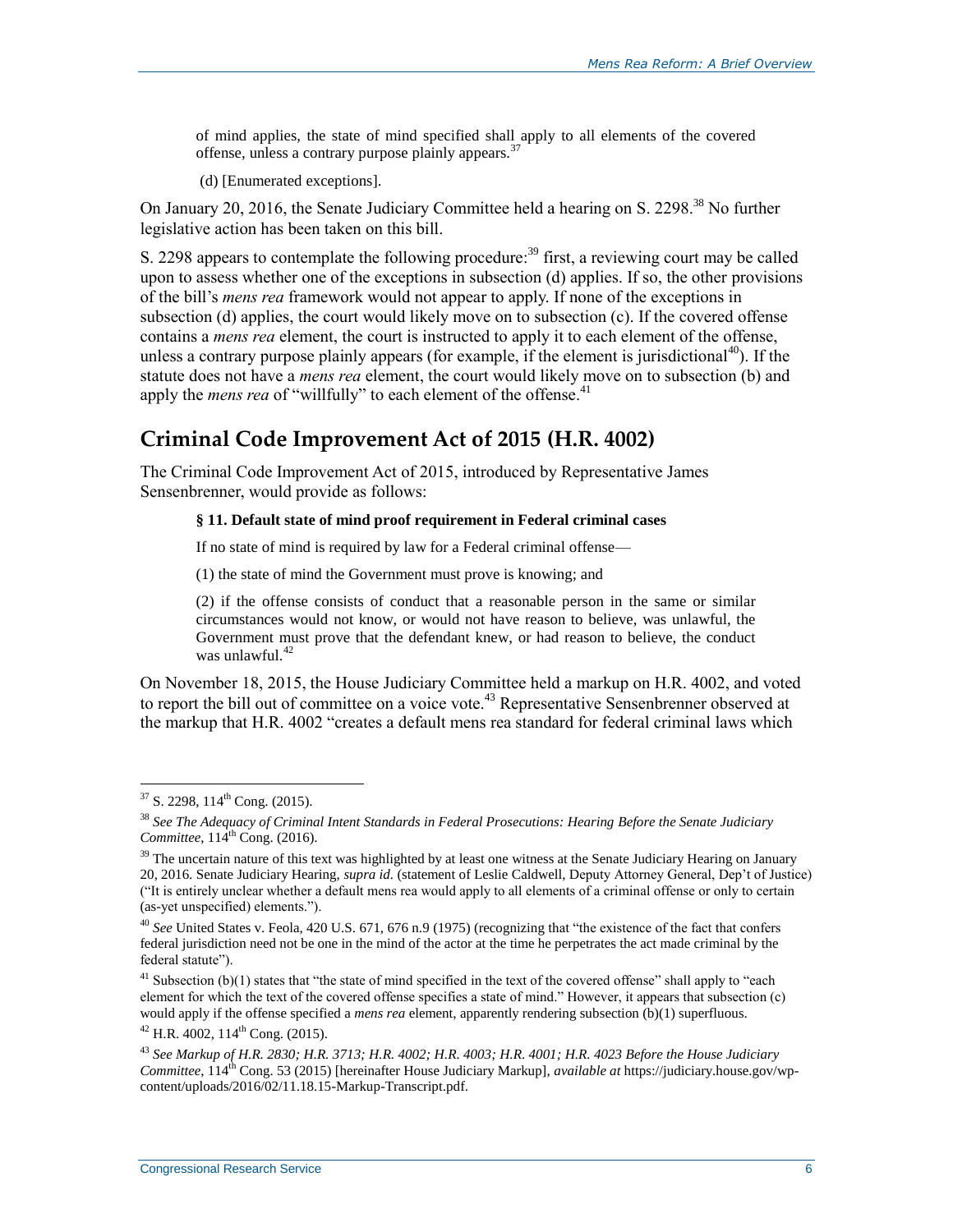will apply in the limited situation where federal law does not provide an intent requirement."<sup>44</sup> However, if enacted into law, H.R. 4002 might raise several interpretive questions.<sup>45</sup>

First, it is not precisely clear from the bill's text as to when the threshold trigger "no state of mind is required by law" is met. As several commentators have questioned,<sup>46</sup> does "required by law" mean that the *mens rea* element must be found in the *text* of the statute, or would a judicial interpretation that requires such an element also qualify under this requirement? Additionally, if the text contains a *mens rea* element, but does not explicitly state to which of the offenses elements it should apply, does this qualify as having a state of mind required?

Second, H.R. 4002 does not plainly state to which elements of the crime the "knowing" *mens rea* default requirement is intended to apply. Criminal offenses typically have various elements, some of which the *mens rea* attaches to, some of which it does not. It is possible that a court would have to make a determination as to which elements to apply the default *mens rea* element "knowing."

Third, under subsection (2), it appears that a court might have to discern in what instances "a reasonable person" would not know or would not have reason to know his actions were illegal.<sup>47</sup> Generally, when a federal statute uses the phrase "knowing," the defendant must know the facts that make his or her conduct illegal. However, subsection (2) would also require that in certain instances the government must prove that the defendant "knew or had reason to believe [his] conduct was unlawful." This is triggered if the "offense consists of conduct that a reasonable person in the same or similar circumstances would not know, or would not have reason to believe, was unlawful." Accordingly, it would appear that if a court finds that a reasonable person would not know his conduct was illegal, the government would have to prove that the defendant knew or had reason to know his conduct was illegal.

If enacted into law, it appears the bill would be applied as follows: first, a reviewing court would have to determine if a state of mind was required by law. This report proceeds under the assumption that "required by law" means required by the enacted text of the underlying criminal statute and not simply required by application of judicial presumptions. If the text of the criminal offense already requires proof of *mens rea*, H.R. 4002 would not apply. If the text of the offense does not plainly require a *mens rea* element, the court would likely apply a "knowing" *mens rea*. Lastly, it appears a court would need to assess to which elements the knowing *mens rea* element would apply, a question not answered by the text of the statute.

<sup>44</sup> *Id.* at 56.

<sup>45</sup> *See, e.g.,* Senate Judiciary Hearing, *supra* note 39 (statement of Leslie Caldwell, Deputy Attorney General, Dep't of Justice) (commenting on H.R. 4002, noting "[i]f enacted, prosecutors would find themselves embroiled in litigation over whether an offense contains a 'state of mind' requirement sufficient to avoid application of the default rule.").

<sup>46</sup> See Orin Kerr, *A Confusing Proposal to Reform the "Mens Rea" of Federal Criminal Law* (Nov. 25, 2015), *available at* https://www.washingtonpost.com/news/volokh-conspiracy/wp/2015/11/25/a-confusing-proposal-toreform-the-mens-rea-of-federal-criminal-law/; Senate Judiciary Hearing, *supra* note 39 (statement of Leslie Caldwell) ("It also is unclear whether the 'required by law' language would codify existing judicial interpretations of federal statutes, or invalidate those precedents entirely. Even if the 'required by law' phrasing would codify judicial interpretations, it is not clear whether that would include decisions by the Supreme Court, appellate courts, or district courts, or directives set forth in model jury instructions and endorsed by courts.").

<sup>47</sup> *See Markup of H.R. 2830; H.R. 3713; H.R. 4002; H.R. 4003; H.R. 4001; H.R. 4023 Before the House Judiciary Committee*, 114<sup>th</sup> Cong. 53 (2015) (statement of Representative John Conyers) ("In cases where a reasonable person in similar circumstances would not know or have reason to know that conduct is unlawful, the bill would further require proof that the defendant knew or had reason to believe that their conduct was unlawful.") *available at* https://judiciary.house.gov/wp-content/uploads/2016/02/11.18.15-Markup-Transcript.pdf.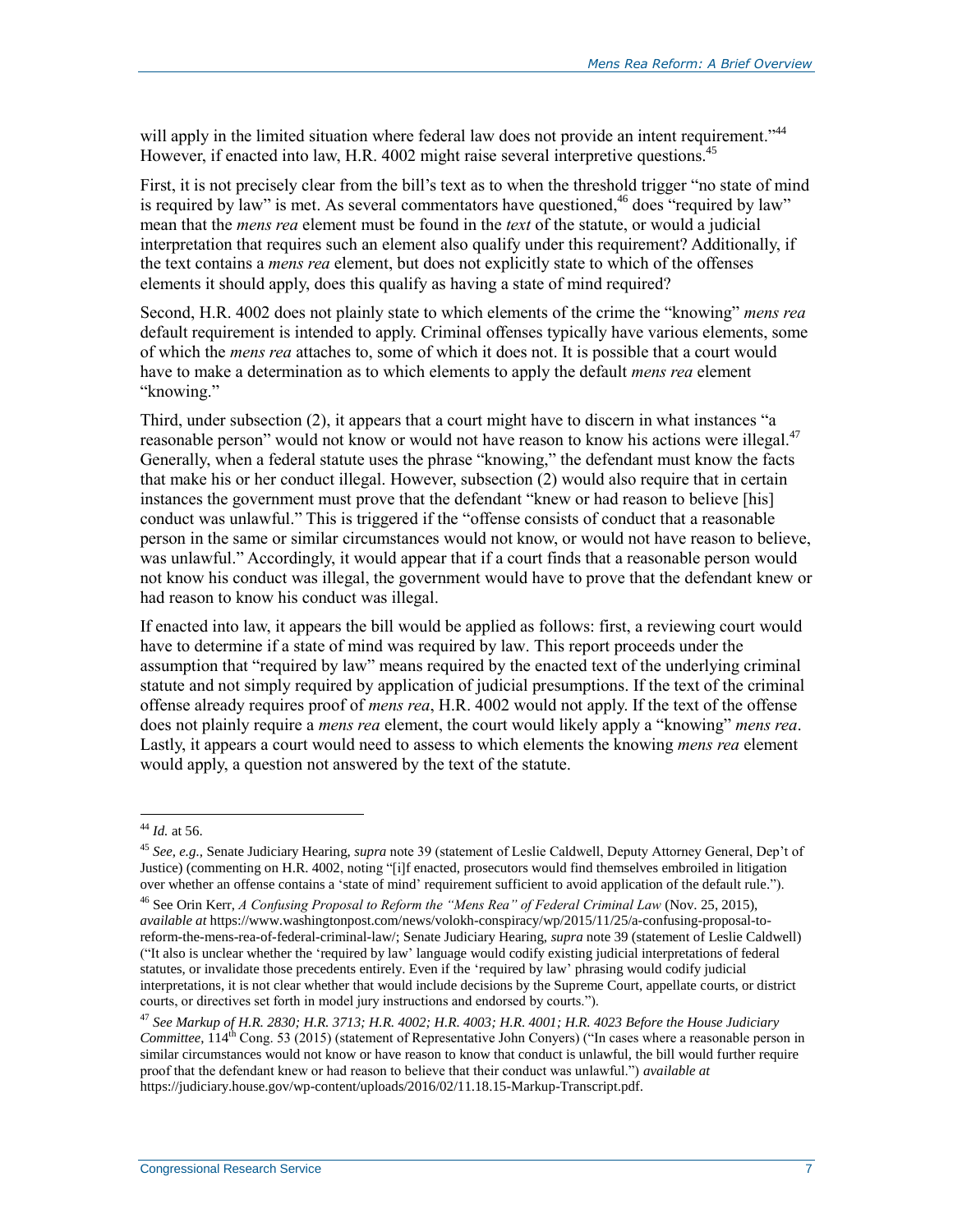## **Application of Legislation to Existing Offenses**

To get a better sense of how the Mens Rea Reform Act and the Criminal Code Improvement would function in practice, this section will apply the *mens rea* provisions in each bill to existing offenses found in Federal Criminal Code, including both traditional and regulatory/public welfare offenses.

### **Traditional Federal Crimes**

### *18 U.S.C. § 1341 (Mail Fraud)*

Section 1341, Title 18, United States Code, provides, in relevant part:

Whoever, having devised or intending to devise any scheme or artifice to defraud, or for obtaining money or property by means of false or fraudulent pretenses ... for the purpose of executing such scheme or artifice or attempting so to do, places in any post office ... any matter or thing whatever to be sent or delivered by the Postal Service ... shall be fined under this title or imprisoned not more than 20 years, or both.<sup>48</sup>

The essential elements of a mail fraud violation are "(1) a scheme to defraud; (2) use of the mails to execute the scheme; and (3) the specific intent to defraud."<sup>49</sup> As to the *mens rea* under §1341, the federal circuit courts generally hold that the defendant must "knowingly" devise a scheme to defraud and the scheme must have been devised "with the intent to defraud,"<sup>50</sup> or as some courts phrase it, with the "specific intent to defraud."<sup>51</sup> Neither the knowing nor specific intent requirements can be located in the text of the statute, but appear to be imputed from an understanding of the common law.<sup>52</sup> The United States Court of Appeals for the Fifth Circuit has noted that "government need not establish that the defendant used the mails himself or that he actually intended that the mails be used. The government need only prove that the scheme depended for its success in some way upon the information and documents which passed through the mail."<sup>53</sup> Under this formulation, the defendant need have no knowledge or intent that the mail would be used to further the fraud. Finally, the government must prove "materiality of the falsehood."<sup>54</sup> The model jury instructions used for the materiality element require a *mens rea* of knowing or reckless disregard:

<sup>48</sup> 18 U.S.C. § 1341.

 $^{49}$  United States v. Floyd, 343 F.3d 363, 371 (5<sup>th</sup> Cir. 2003).

<sup>&</sup>lt;sup>50</sup> United States v. Price, 623 F.2d 587, 591 (9<sup>th</sup> Cir. 1980) ("Participation in furtherance of a fraudulent scheme does not, by itself, justify a conviction unless the defendant's knowledge of the fraudulent purpose can be shown."); United States v. Stephens, 571 F.3d 401, 404 (5<sup>th</sup> Cir. 2009) ("To prove a scheme to defraud, the Government must show fraudulent activity and that the defendant had a conscious, knowing intent to defraud"); United States v. Gold Unlimited, Inc., 177 F.3d 472, 478 ( $6^{th}$  Cir. 1999); 2A FEDERAL JURY PRACT. & INSTR. § 47.03 ( $6^{th}$  ed.).

 $51$  United States v. Akpan, 407 F.3d 360, 370 ( $5<sup>th</sup>$  Cir. 2005).

<sup>&</sup>lt;sup>52</sup> See Perlman v. Zell, 185 F.3d 850, 854 (9<sup>th</sup> Cir. 1999) ("The word 'fraud' in the mail-fraud statute means deliberate, material misrepresentations. No fraud, no mail fraud.") (internal citation omitted).

<sup>53</sup> *Akpan*, 407 F.3d at 370.

<sup>&</sup>lt;sup>54</sup> Neder v. United States, 527 U.S. 1, 25 (1999). Citing to the Restatement (Second) of Torts, the Supreme Court has defined "materiality" as follows:

<sup>(</sup>a) a reasonable man would attach importance to its existence or nonexistence in determining his choice of action in the transaction in question; or

<sup>&</sup>quot;(b) the maker of the representation knows or has reason to know that its recipient regards or is

likely to regard the matter as important in determining his choice of action, although a reasonable (continued...)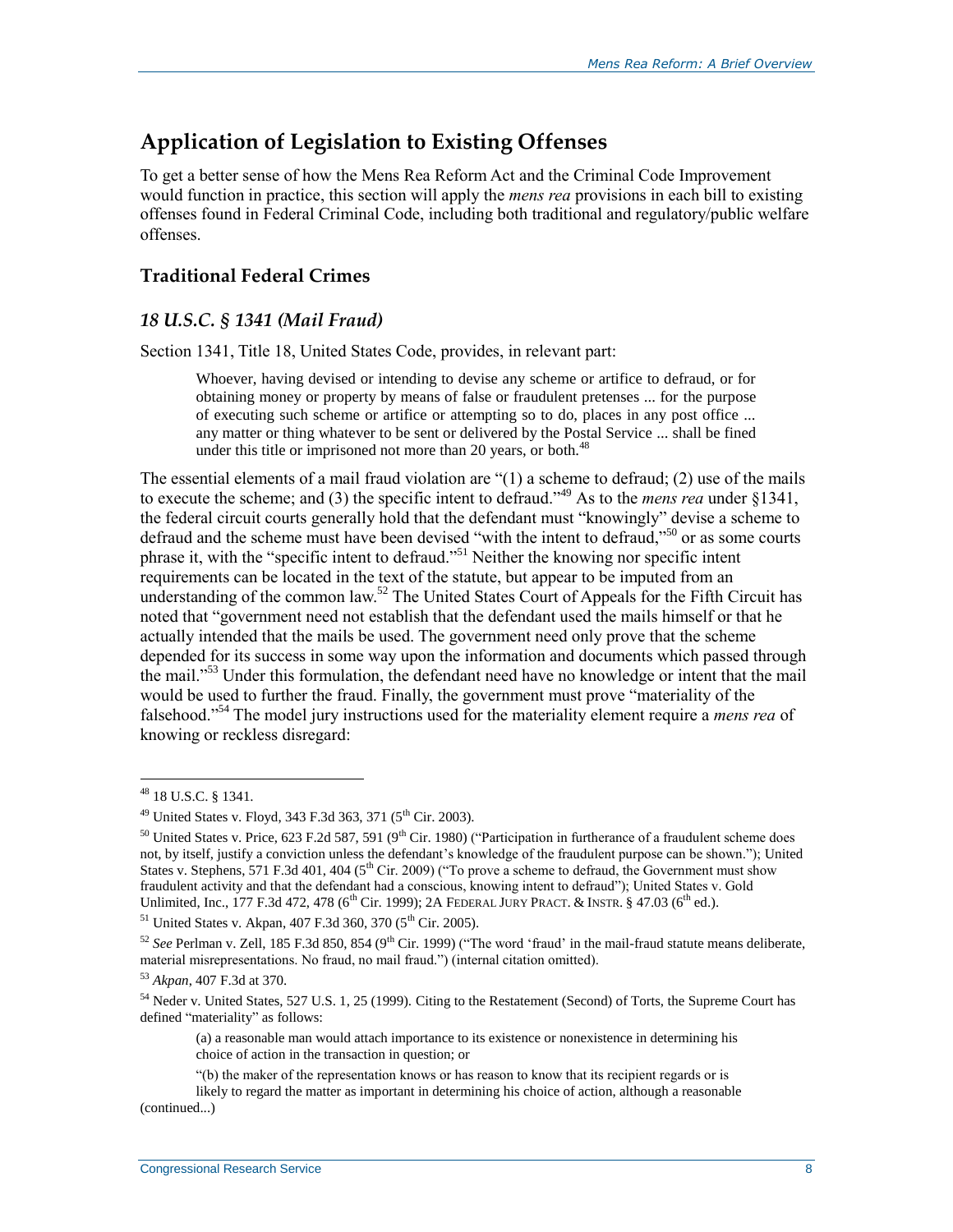The term "false or fraudulent pretenses, representations, or promises" means a statement or an assertion which concerns a material or important fact or a material or important aspect of the matter in question and that was either known to be untrue at the time that it was made or used, or that was made or used with reckless indifference as to whether it was, in fact, true or false, and made or used with the intent to defraud. A material fact is a fact that would be of importance to a reasonable person in making a decision about a particular matter or transaction.<sup>55</sup>

Applying S. 2298, it appears that a court could read § 1341 as not "specifying" any *mens rea* in the text.<sup>56</sup> As such, subsection (b) of the *mens rea* framework in S. 2298 would appear to apply, as it addresses instances where the text of the underlying criminal statute does not supply a *mens rea* element. Accordingly, it appears that "willfully" would apply to each element.

Applying H.R. 4002 to § 1341, it would appear that the default *mens rea* of "knowing" would apply, and the court would have to determine to which elements it should apply, using general rules of statutory construction and the Supreme Court's case law on *mens rea* default rules (e.g., the presumption that a *mens rea* element applies to all elements of the crime). Finally, a court would have to determine whether "a reasonable person" should have known his acts were unlawful.

#### *18 U.S.C. § 1343 (Wire Fraud)*

Section 1343, Title 18, United States Code, provides, in relevant part:

Whoever, having devised or intending to devise any scheme or artifice to defraud, or for obtaining money or property by means of false or fraudulent pretenses, representations, or promises, transmits or causes to be transmitted by means of wire, radio, or television communication in interstate or foreign commerce, any writings, signs, signals, pictures, or sounds for the purpose of executing such scheme or artifice, shall be fined under this title or imprisoned not more than 20 years, or both. $57$ 

The elements of wire fraud are: (1) a scheme to defraud; (2) use of the wires in furtherance of the scheme; and (3) the specific intent to defraud.<sup>58</sup> Again, like the mail fraud statute, the wire fraud statute requires "materiality of the falsehood."<sup>59</sup> As to the *mens rea* of § 1343, the defendant must knowingly devise or knowingly participate in the scheme or artifice to defraud with the intent to defraud another.

The plain text of the bills suggests that they would, if enacted, result in identical analyses as the mail fraud statute, save for the different jurisdictional hook (use of the wires instead of the mail).

<sup>(...</sup>continued)

man would not so regard it."

*Id.* at 22 n.5 (quoting RESTATEMENT (SECOND) OF TORTS § 538)).

<sup>55</sup> FEDERAL JURY PRACTICE, *supra* note 51, at § 47.03.

<sup>56</sup> One could argue that a court might treat the phrases "*intending* to devise a scheme or artifice to defraud" or "for the *purpose* of executing such scheme ... places in any post office" as specifying a *mens rea* standard. In that case, subsection (c) of the *mens rea* framework in S. 2298 would apply, and knowing would still apply to the element of devising the scheme to defraud and the scheme would still have to be done with intent or specific intent to defraud. However, these phrases do not appear to be used in the traditional *mens rea* sense of intending for a certain harm to occur, but rather speak to the desire to engage in the fraudulent scheme in the first place.

<sup>57</sup> 18 U.S.C. § 1343.

<sup>&</sup>lt;sup>58</sup> United States v. McNeil, 320 F.3d 1034, 1040 (9<sup>th</sup> Cir. 2003); United States v. Smith, 39 F.3d 119, 122 (6<sup>th</sup> Cir. 1994).

<sup>59</sup> Neder v. United States, 527 U.S. 1, 25 (1999).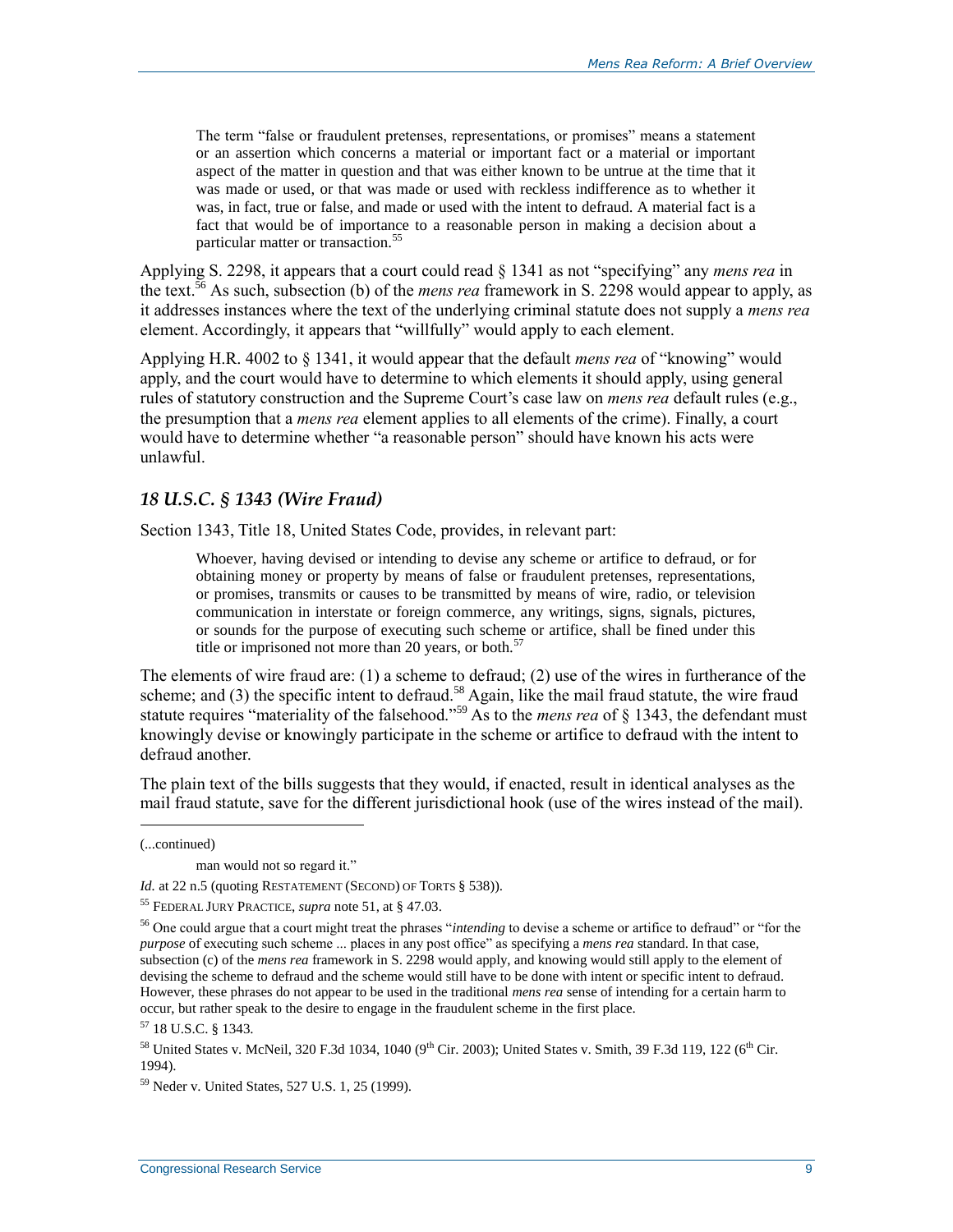#### *18 U.S.C. § 1344 (Bank Fraud)*

Section 1344, Title 18, United States Code, provides:

Whoever knowingly executes, or attempts to execute, a scheme or artifice—

(1) to defraud a financial institution; or

(2) to obtain any of the moneys, funds, credits, assets, securities, or other property owned by, or under the custody or control of, a financial institution, by means of false or fraudulent pretenses, representations, or promises;

shall be fined not more than \$1,000,000 or imprisoned not more than 30 years, or both. $^{60}$ 

Section 1344(1) requires the government to prove: "(1) the defendant knowingly executed or attempted to execute a scheme or artifice to defraud a financial institution; (2) the defendant had the intent to defraud a financial institution; and  $(3)$  the bank involved was federally insured.<sup>"61</sup> Section 1344(2) requires the same proof as to the first and third elements, but as to the second, the government need not prove that the defendant intended to defraud a bank, but only that a scheme was devised and that it resulted in the defendant obtaining funds owned by or under the custody or control of a financial institution.<sup>62</sup>

Applying S. 2298 to the bank fraud statute would appear to result in the following construction: it appears subsection (c) of the bill's *mens rea* framework would apply, as there is some *mens rea* in the text—"knowingly" executing or attempting to execute a scheme or artifice—but it is not clear from the text if the existing *mens rea* element was intended to apply to subsequent elements. If the *mens rea* framework in S. 2298 were applied to the statute, it would appear that the government would still have to prove that the defendant knowingly executed the scheme to defraud. Although subsection (c) normally would require this knowing element apply to all the following elements, subsection (d) of the *mens rea* framework in S. 2298 provides an exception to this rule. Subsection  $(d)(1)(c)(iii)$  provides that subsection (c) should not apply if it would "lessen the degree of mental culpability that the Government is required to prove with respect to that element under ... precedent of the Supreme Court of the United States."<sup>63</sup> The Supreme Court has observed that the defraud-a-financial-institution element in § 1344(1) requires *intent* to defraud the institution.<sup>64</sup> Thus, this intent requirement would continue to apply to this second element, as otherwise, subsection (c) would lower the required *mens rea*. As such, subsection (c) of the bill would require intent to be proven for prosecutions under  $\S 1344(1)$ . Applying subsection (c) to the third element of § 1344, it would appear that the defendant would have to know that the bank was being federally insured. The definition of "knowing" in S. 2298 includes the defendant's awareness of "attendant circumstances" and the bank's status as federally insured would arguably qualify was an attendant circumstance.<sup>65</sup> Because  $\S$  1344(2) does not currently require intent to obtain funds from a bank, and because the statute contains a *mens rea* element, it would appear that knowing would apply to all elements in a prosecution under  $\S$  1344(2).

Because both  $\S$  1344(1) and (2) both contain a mens rea element, as the "knowingly executes" requirement in the prefatory clause applies to both subsections (1) and (2), the default rules

 $^{60}$  18 U.S.C. § 1344.

<sup>&</sup>lt;sup>61</sup> *See* United States v. Flanders, 491 F.3d 1197, 1212 (10<sup>th</sup> Cir. 2007).

 $62$  *Id.* 

 $63$  S. 2298, § 2, 114<sup>th</sup> Cong. (2015).

<sup>64</sup> Loughrin v. United States, 134 S. Ct. 2384, 2391 (2014).

 $65$  S, 2298, 8 2.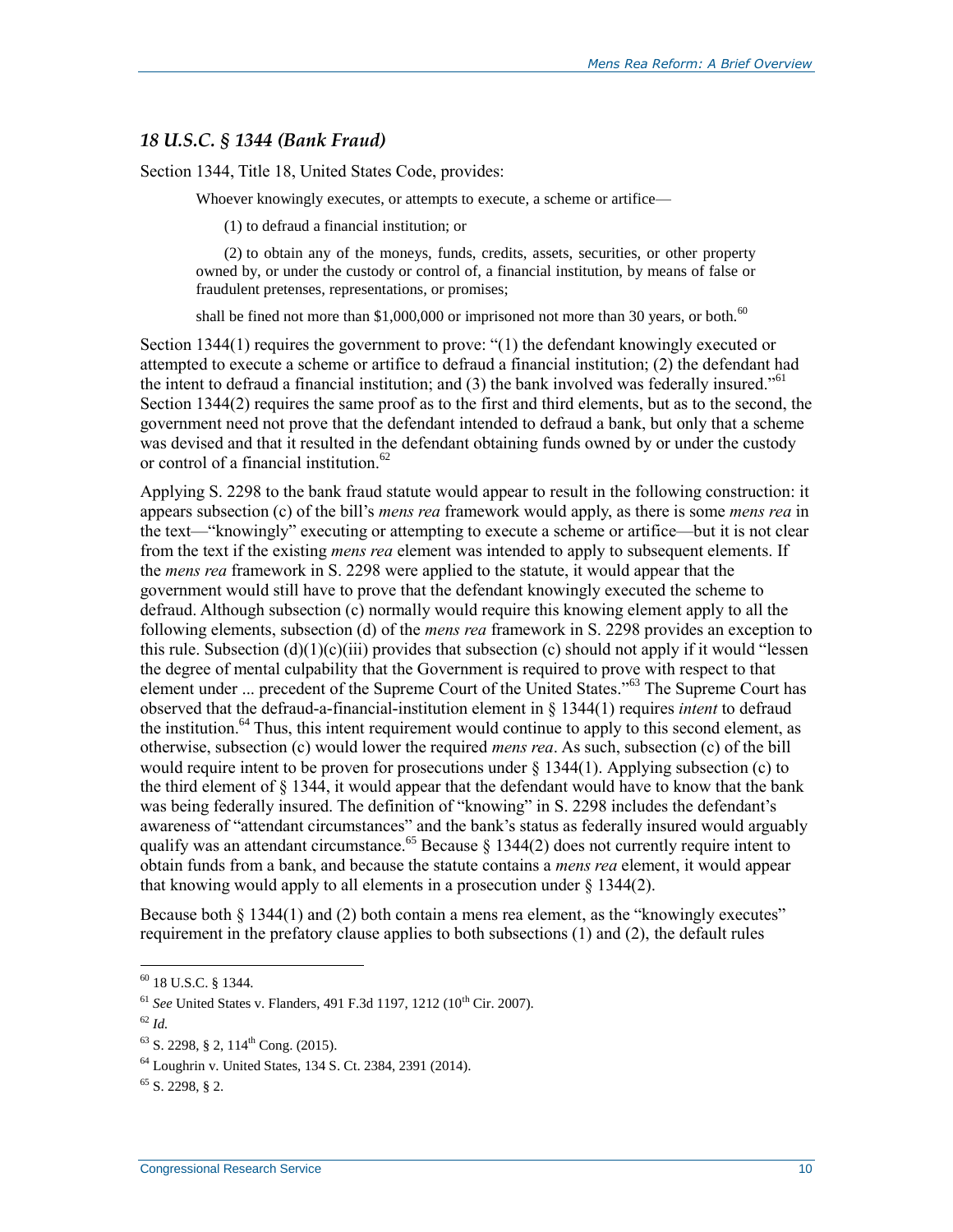established by H.R. 4002 would be inapplicable, and the bill, if enacted, would appear to have no bearing on a reviewing court's construction of the underlying statute.

### *21 U.S.C. § 841(a) (Drug Trafficking)*

Section 841(a), Title 21, United States Code, provides:

(a) Unlawful acts

Except as authorized by this subchapter, it shall be unlawful for any person knowingly or intentionally—

**(1)** to manufacture, distribute, or dispense, or possess with intent to manufacture, distribute, or dispense, a controlled substance; or

**(2)** to create, distribute, or dispense, or possess with intent to distribute or dispense, a counterfeit substance.<sup>66</sup>

There are several offenses included within this language, including manufacturing, distributing and dispensing a controlled substance and the possession of a controlled substance with the intent to manufacture, distribute, or dispense the substance.

#### **Manufacture, Distribute, or Dispense**

To obtain a conviction for the manufacture, distribution, or dispensing of a controlled substance, the government must prove that the defendant (1) knowingly or intentionally manufactured, distributed, or dispensed a controlled substance, and  $(2)$  knew it was a controlled substance.<sup>67</sup>

Applying subsection (c) of the *mens rea* framework in S. 2298 would appear to result in the same construction as is currently applied: knowingly or intentionally would apply "down the line" to both the distribution element and the element requiring that the substance being distributed is a controlled substance. Similarly, because § 841(a) already contains a *mens rea* element, H.R. 4002 would not apply, and the current construction would stand.

#### **Possession with Intent to Manufacture, Distribute, or Dispense**

To prove a violation of possession with intent to distribute under  $\S$  841(a), the government must prove that the defendant (1) knowingly possessed a controlled substance; (2) knew that the substance was a controlled substance; and (3) intended to distribute some or all of this controlled substance  $68$ 

Applying S. 2298, because there is a *mens rea* element in § 841(a), it would appear that subsection (c) of the bill's *mens rea* framework would apply. Thus, "knowing" would still attach to the possession element and intent would still attach to the distribution element. Although there are two *mens rea* elements in this statute—knowing and intent—it would appear that knowing would still apply to the fact that the substance was a controlled substance, as knowing generally applies to real world facts, as opposed to intent, which generally applies to a person's purpose or desire for a result to occur. These same elements would seem to apply to the sale, distribution, or intent to distribute or dispense a counterfeit substance under  $\S 841(a)(2)$ . Because  $\S 841(a)$ contain a *mens rea* element, the default rules established by H.R. 4002 would be inapplicable, and

<sup>66</sup> 21 U.S.C. § 841(a).

<sup>67</sup> *See* United States v. Houston, 406 F.3d 1121,1123 (9th Cir. 2005); FEDERAL JURY PRACTICE, *supra* note 51, at § 64.03.

 $^{68}$  United States v. Jaras, 86 F.3d 383, 386 (5<sup>th</sup> Cir. 1996) (possession with intent to distribute marijuana); United States v. Innie, 7 F.3d 840, 844 (9<sup>th</sup> Cir. 1993) (possession with intent to distribute methamphetamine).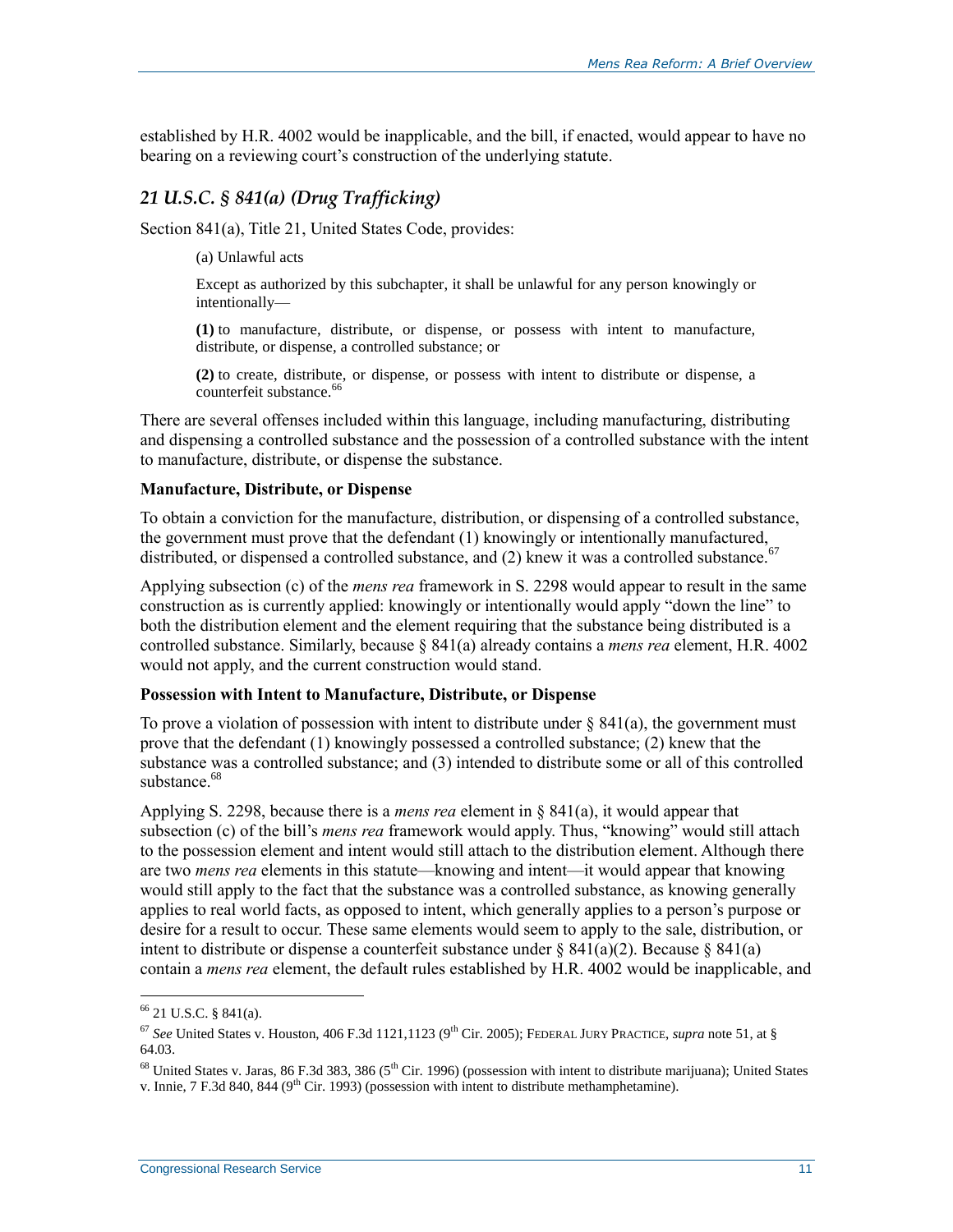the bill, if enacted, would appear to have no bearing on a reviewing court's construction of the underlying statute.

#### *21 U.S.C. § 844(a) (Simple possession)*

Section 844(a), Title 21, United States Code, provides, in relevant part:

It shall be unlawful for any person knowingly or intentionally to possess a controlled substance unless such substance was obtained directly, or pursuant to a valid prescription or order, from a practitioner, while acting in the course of his professional practice, or except as otherwise authorized by this subchapter or subchapter II of this chapter.<sup>69</sup>

To prove a violation of  $\S$  841(a), the government must prove "1) knowing, 2) possession, 3) of a controlled substance."<sup>70</sup> Thus, to be found guilty under  $\S$  844(a), an individual has to knowingly possess a controlled substance, and must know that the substance he or she possesses is a controlled substance.<sup>71</sup>

Applying subsection (c) of the *mens rea* framework in S. 2298, the same results would apply as under current law: a "knowing" *mens rea* would apply to both the possession element and the fact that the thing possessed was a controlled substance. Because § 844(a) already contains a *mens rea* element, H.R. 4002 would not apply, and the current construction would stand.

### **Regulatory Offenses**

Regulatory or public welfare offenses are ones whose aim is to regulate private actors in an effort to protect the health, safety, and welfare of the general public. Because there are numerous regulatory offenses in the Code, this report applies the two default *mens rea* bills to selected offenses found in the following categories of regulatory crimes: environmental, economic, and consumer protection.

#### *Clean Water Act*

The enforcement section of the Clean Water Act, codified at 33 U.S.C. § 1319(c), contains several criminal offenses.<sup>72</sup> These offenses are tiered based upon the mental state of the defendant: a more severe penalty is imposed for those who commit a proscribed act "knowingly" versus those who commit the prohibited act "negligently."<sup>73</sup> Under  $\S$  1391(c)(2), any person who "knowingly violates" various provisions of the Clean Water Act—for instance, violating effluent limitations under § 1311—is subject to "a fine of not less than \$5,000 nor more than \$50,000 per day of violation, or by imprisonment for not more than 3 years, or by both."<sup>74</sup> The federal circuit courts have interpreted  $\S$  1391(c)(2) to require that the prosecution prove knowledge as to each element of the offense; however, the defendant need only have knowledge of the facts constituting the offense, and need not know he was violating the law.<sup>75</sup> The reasoning supporting this conclusion

<sup>69</sup> 21 U.S.C. § 844.

 $70$  United States v. Steen, 55 F.3d 1022, 1031 (5<sup>th</sup> Cir. 1995).

 $^{71}$  United States v. Holloway, 774 F.2d 527 (6<sup>th</sup> Cir. 1984).

<sup>72</sup> 31 U.S.C. § 1319.

 $73$  *Id.* § 1319(c)(1)-(2).

 $^{74}$  *Id.* § 1319(c)(2).

<sup>75</sup> *See* United States v. Hopkins, 53 F.3d 533, 538-39 (2d Cir. 1995); United States v. Sinskey, 119 F.2d 712, 715 (8th Cir. 1997); United States v. Weitzenhoff, 35 F.3d 1275, 1286 (9<sup>th</sup> Cir. 1993).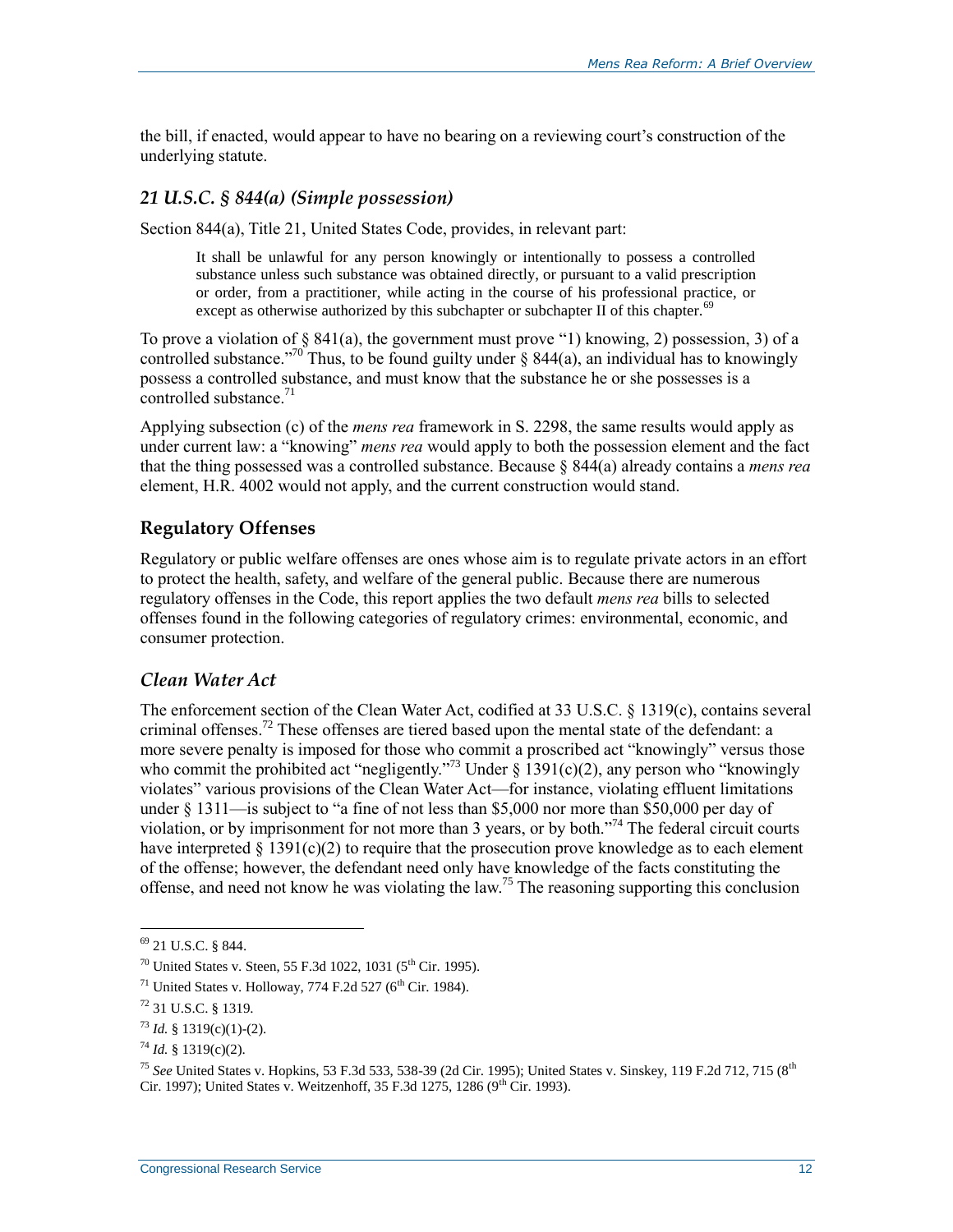differs among the circuits.<sup>76</sup> Regardless of the reasoning behind their conclusions, the courts have required knowledge as to each element of the offense for criminal liability to attach under § 1391(c)(2), but not knowledge of the illegality of the conduct.

Applying S. 2298 to § 1319(c)(2) would appear to result in the same result as current law.<sup>77</sup> Because § 1319 contains a *mens rea* element "knowing," subsection (c) of S. 2298's *mens rea* framework would direct that it be applied to each element of the offense. Because  $\S 1319(c)(2)$ contains a *mens rea* element, the default rules established by H.R. 4002 would be inapplicable, and the bill, if enacted, would appear to have no bearing on a reviewing court's construction of the underlying statute.

Under  $\S$  1391(c)(1), any person who "negligently violates" various enumerated provisions of the Clean Water Act is subject to "a fine of not less than \$2,500 nor more than \$25,000 per day of violation, or by imprisonment for not more than one year, or by both.<sup>778</sup>Applying subsection (c) of the *mens rea* framework in S. 2298 to § 1319(c)(1), it appears that the government would be required to prove negligence as to each element. Because § 1319(c)(1) contains a *mens rea* element, the default rules established by H.R. 4002 would appear to be inapplicable, and the bill, if enacted, would appear to have no bearing on a reviewing court's construction of the underlying statute.

<sup>78</sup> *Id.* § 1319(c)(2).

<sup>&</sup>lt;sup>76</sup> In construing 33 U.S.C. § 1319(c), the United States Court of Appeals for the Second Circuit relied on what it called a "presumption of awareness of regulation" based upon the Supreme Court's interpretation of similar "knowingly violates" language in *United States v. International Minerals & Chemical Corp*. *Hopkins*, 53 F.3d at 538; *United States v. International Minerals & Chemical Corp.*, 402 U.S. 558, 563 (1971). Relying on prior cases interpreting public welfare offenses, the Supreme Court in *International Minerals* reasoned that where "dangerous or deleterious devices or products or obnoxious waste materials are involved, the probability of regulation is so great that anyone who is aware that he is in possession of them or dealing with them must be presumed to be aware of the regulation." *International Minerals*, 402 U.S. at 565. Because the Clean Water Act regulates similar subject matter concerning public health and safety and employed analogous "knowingly violates" language, the Second Circuit concluded that "the government was required to prove that [the defendant] knew the nature of his acts and performed them intentionally, but was not required to prove that he knew that those acts violated the CWA." *Hopkins*, 53 F.3d at 541. The United States Court of Appeals for the Eighth Circuit, on the other hand, seemed less focused on the nature of the conduct regulated (obnoxious waste materials), and more on how the statute was constructed: "In construing other statutes with similar language and structure, that is, statutes in which one provision punishes the 'knowing violation' of another provision that defines the illegal conduct, we have repeatedly held that the word "knowingly" *modifies the acts constituting the underlying conduct*. United States v. Sinskey, 119 F.3d 712, 715 (8<sup>th</sup> Cir. 1997) (emphasis added).

<sup>77</sup> An argument could be made that, in some instances, the *mens rea* framework in S. 2298 would not apply to specific violations of the various existing offenses assessed in this report. The term "covered offense" in the bill expressly does not include "any offense that involves conduct which a reasonable person would know inherently poses an imminent and substantial danger to life or limb." S. 2298, § 2,  $114<sup>th</sup>$  Cong. (2015). It is not clear whether the focus should be on offense as written in law, or on the specific, factual commission of the crime. The text suggests the former for at least two reasons. First, all of the other subsections delineating excluded offenses are written with reference to statutes and not the commission of those offenses. Second, the exclusion in question uses the term "*inherently* poses an imminent and substantial danger," suggesting the crime itself in the abstract would in and of itself pose a risk of danger to others. That being said, the text does not make clear at which level of abstraction an "offense" should be assessed. If based on the commission of the offense, the statutes assessed in this report could be committed in a way as to pose an imminent and substantial risk to life or limb, and, thus, would fall outside of the statute.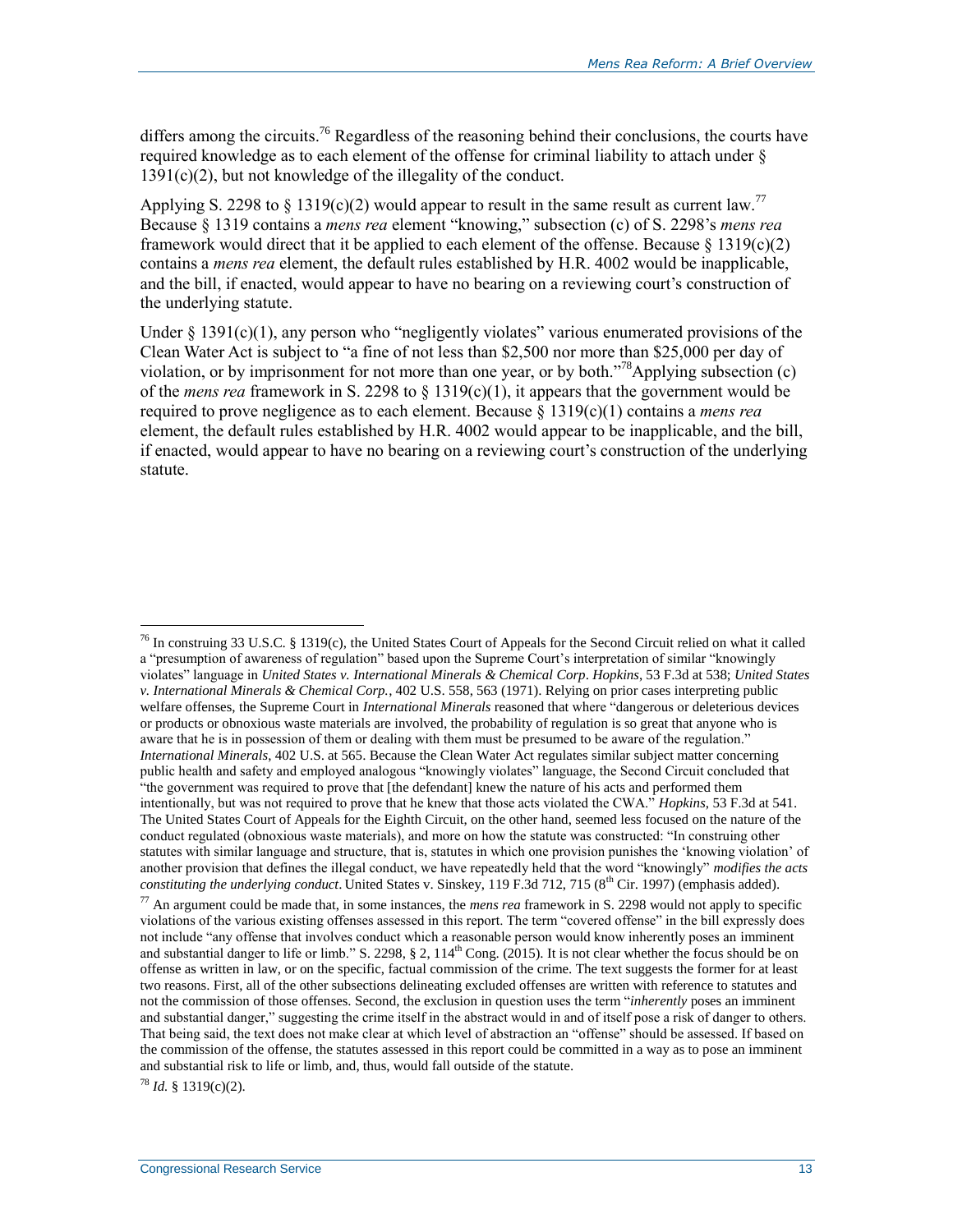#### *Federal, Food, Drug, and Cosmetic Act*

The enforcement section of the Federal Food, Drug, and Cosmetic Act (FDCA), codified at 21 U.S.C. § 333, contains several criminal offenses.<sup>79</sup> Seemingly the most litigated criminal provision of the FDCA is § 333(a), which provides:

(a) Violation of section 331 of this title; second violation; intent to defraud or mislead

(1) Any person who violates a provision of section 331 of this title shall be imprisoned for not more than one year or fined not more than \$1,000, or both.

(2) Notwithstanding the provisions of paragraph (1) of this section, if any person commits such a violation after a conviction of him under this section has become final, or commits such a violation with the intent to defraud or mislead, such person shall be imprisoned for not more than three years or fined not more than \$10,000, or  $both.<sup>80</sup>$ 

With § 333(a)(1), Congress created a misdemeanor criminal offense for, among other things, the "introduction or delivery for introduction into interstate commerce of any food, drug, device, tobacco product, or cosmetic that is adulterated or misbranded.<sup>881</sup> In doing so, Congress dispensed with a *mens rea* requirement, creating a strict liability offense in which a culpable state of mind is irrelevant. In a significant public welfare offense case, the Supreme Court long-ago upheld this criminal provision in *United States v. Dotterweich*. <sup>82</sup> There, the Court observed that imposition of criminal penalties under the FDCA is permissible even without "consciousness of wrongdoing" on the part of the defendant.  $83$  "In the interest of the larger good," the Court noted, the FDCA "puts the burden of acting at hazard upon a person otherwise innocent but standing in responsible relation to a public danger."<sup>84</sup> Thirty years later, the Court reaffirmed its *Dotterweich* ruling in *United States v. Park*, holding that a defendant could be found liable so long as he had, "by reason of his position in [a] corporation, responsibility and authority either to prevent in the first instance, or promptly to correct, the violation complained of, and that he failed to do so."<sup>85</sup> Thus, to prove a violation of  $\S 333(a)(1)$ , the government must prove: (1) the defendant held a position of responsibility in the company; (2) the company introduced into interstate commerce or delivered for introduction into interstate commerce the named product; and (3) the product was adulterated or misbranded at the time of its introduction or delivery for introduction.<sup>86</sup> Prosecutions under  $\S 333(a)(2)$ , on the other hand, which carry with it a potential three-year term of imprisonment, require the government to prove the three foregoing elements and also that the defendant had the "intent to defraud or mislead."<sup>87</sup>

Applying S. 2298 to  $\S 333(a)(1)$ , it appears that the government would be required to prove that the defendant "willfully" violated the statute. First, none of the exceptions in subsection (d) of the *mens rea* framework of S. 2298 appear to apply. Second, there is no existing *mens rea* element in

 $\overline{a}$ 

<sup>87</sup> *See* 21 U.S.C. § 333(a)(2); United States v. Beech-Nut Nutrition, 871 F.2d 1181, 1195 (2d Cir. 1989); *see generally* Eileen Kennelly & Rebecca Shapiro, *Federal Food and Drug Act Violations*, 36 AM. CRIM. L. REV. 693 (1999).

<sup>79</sup> 21 U.S.C. § 333.

<sup>80</sup> *Id.* § 333(a).

 $^{81}$  *Id.* § 331(a).

<sup>82</sup> United States v. Dotterweich, 320 U.S. 277 (1943).

<sup>83</sup> *Id.* at 284.

<sup>84</sup> *Id.* at 281.

<sup>85</sup> United States v. Park, 421 U.S. 658, 673-74 (1975).

<sup>86</sup> FEDERAL JURY PRACTICE, *supra* note 51, at § 63:03.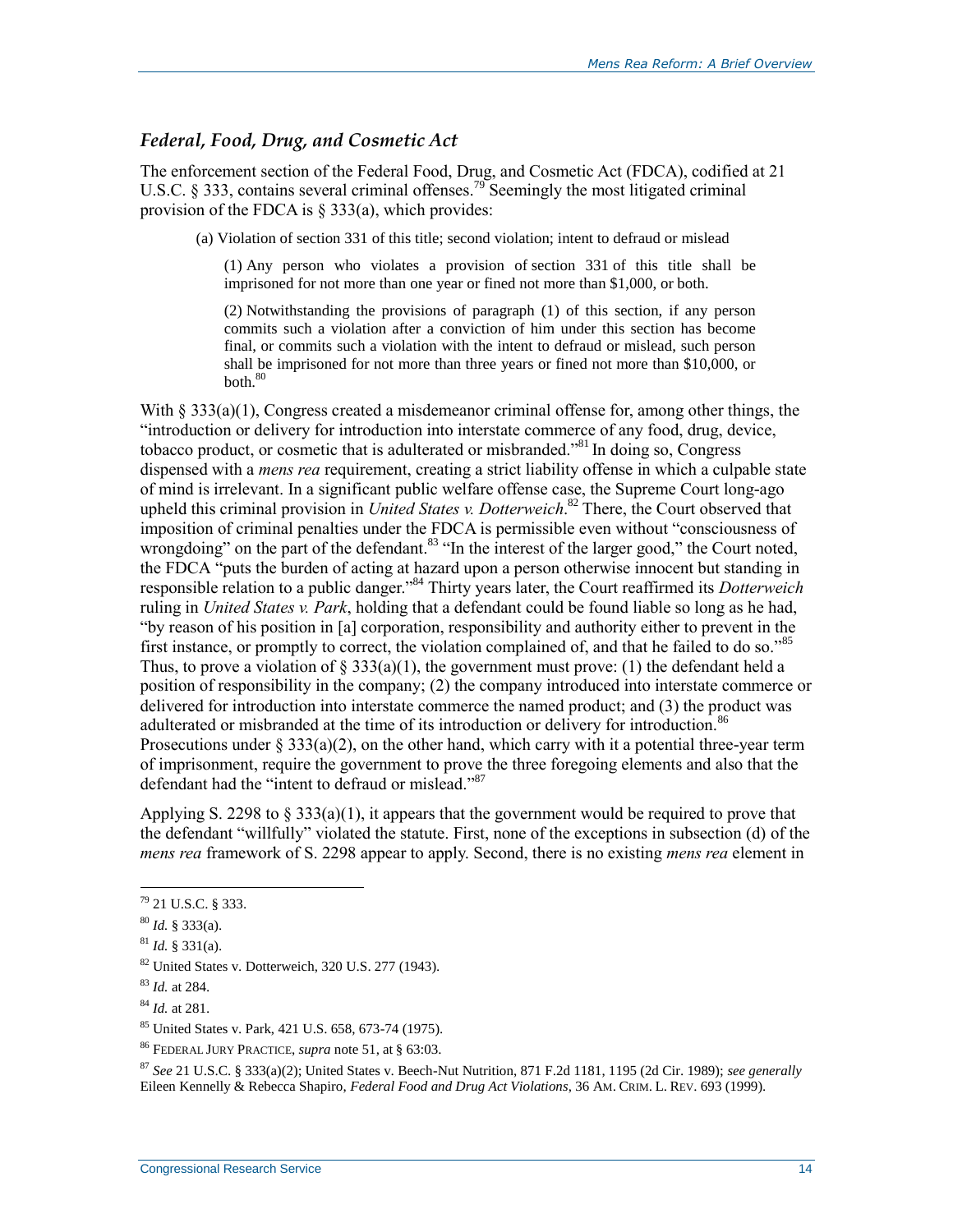the underlying offense precluding application of subsection (c). Finally, under subsection (b), "willfully" would apply to each element of the offense since the statute does not specify the requisite *mens rea*. It should be noted that "willfully," as defined in S. 2298, means that the defendant "acted with knowledge that the person's conduct was unlawful."<sup>88</sup> The first and third elements of the underlying offense (being an employee of the company and the fact the product was adulterated or misbranded, respectively) do not appear to be unlawful in and of themselves without the introduction of the product into the stream of interstate commerce. Thus, it is not clear how "willfully" should be applied to these elements. A court could conclude that the willful element applies only to the act of introducing the product into interstate commerce as it would seem that a "contrary intent plainly appears."<sup>89</sup> Applying S. 2298 to  $\S 333(a)(2)$ , it appears that subsection (c) of the *mens rea* framework would require that the "intent to defraud or mislead" element apply to each element of the offense. Like  $\S 331(a)(1)$ , and for the same reasons, it is uncertain how this *mens rea* element should apply to the first and third elements of the offense.

Applying H.R. 4002 to § 331(a)(1), because the text does not contain a *mens rea* element, the default *mens rea* "knowing" would apply, and a reviewing court would have to examine how this default *mens rea* requirement applies to the three elements comprising the offense described in § 331(a)(1). Additionally, under H.R. 4002, the court would have to assess whether a reasonable person would know or have reason to know that there conduct was unlawful, and if so, the government would have to prove the defendant knew or had reason to know that his conduct was unlawful.

### *National Firearms Act*

The National Firearms Act imposes a registration requirement for "firearms," which are defined in the statute to include, among other things, "short-barreled" shotguns, machineguns, certain silencers, and certain destructive devices.<sup>90</sup> Under the Act, all qualifying firearms must be registered in the National Firearms Registration and Transfer Record maintained by the Secretary of the Treasury. Failure to register such a firearm is a criminal offense punishable by a fine not more than  $$10,000, 10$  years imprisonment, or both.<sup>91</sup>

In *United States v. Staples*, the Supreme Court addressed whether the act required proof that the defendant "knew the characteristics of his weapon that made it a 'firearm' under the Act  $[.]$ "<sup>92</sup>In its analysis, the Court noted that the statute was silent concerning the *mens rea* required for a violation, but that "silence on this point by itself does not necessarily suggest that Congress intended to dispense with a conventional *mens rea* element."<sup>93</sup> The government argued that like *United States v. Freed*, in which the Court held that *mens rea* requirement was not applicable to prosecution for possession of a hand grenade under the Act, machineguns are "highly dangerous devices that should alert their owners to the probability of regulation.<sup>"94</sup> The Court rejected this argument noting that there is a long history of lawful possession of firearms in the United States.

 $\overline{a}$  $88$  S. 2298, 114<sup>th</sup> Cong., 1<sup>st</sup> Sess. (2015).

<sup>89</sup> *Id.* 

 $90\,26$  U.S.C. §§ 5841 (registration requirements), 5845(a)(6) (definition of "firearm").

 $91$  26 U.S.C. §§ 5861(d) (criminal offense); 5871 (penalty).

<sup>92</sup> *Staples*, 511 U.S. at 602.

<sup>93</sup> *Id.* at 605.

<sup>94</sup> *Id.* at 610.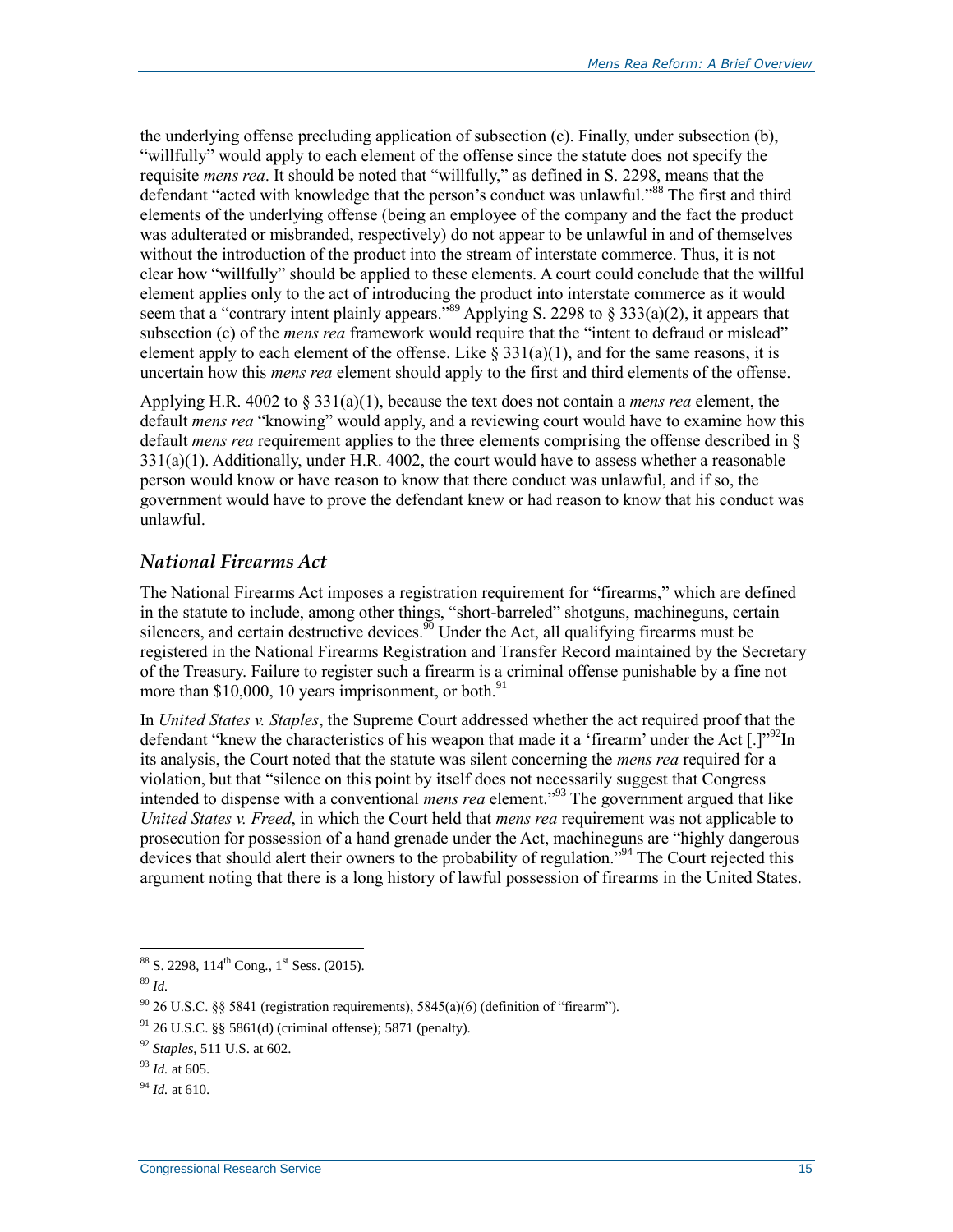Ultimately, the Court held that the government must prove that the defendant knew of the characteristics of the weapon that brought it under the Act.<sup>95</sup>

Applying S. 2298 to this provision to this Act, it appears that the *mens rea* requirement would be elevated to the "willfully" standard. First, none of the exceptions in subsection (d) of the bill's *mens rea* framework would apply. Second, subsection (c) would not seem to apply as the statute does not contain an existing *mens rea* standard. Instead, subsection (b) would seem to require that "willfully" would apply to each element of the offense, such that the defendant knew that their possession of the unregistered firearm was unlawful under the Act, and not simply that he knew of the characteristics of the gun.

Applying H.R. 4002, because the act does not contain a *mens rea* requirement, the default knowing element would apply, and a reviewing court likely would have to determine to which elements it should apply. Further, the court would have to assess whether a reasonable person would know or have reason to know that there conduct was unlawful, and if so, the government would have to prove the defendant knew or had reason to know that his conduct was unlawful under the statute.

#### *Sherman Act*

Section 1 of the Sherman Act, codified at 15 U.S.C. § 1, makes it illegal for any person to make a contract or engage in a combination in restraint of trade or commerce.<sup>96</sup> This statute provides for criminal enforcement of a fine not exceeding \$100,000,000 if the violator is a corporation, or, if any other person violates the statute, \$1,000,000, or by imprisonment not exceeding 10 years, or both.<sup>97</sup> Although the text of the offense does not contain an express *mens rea* requirement, the Supreme Court read one into it in *United States v. U.S. Gypsum Company*. <sup>98</sup> In that case, the Court rejected the government's argument that Section 1 of the Sherman Act should be construed as a strict liability offense, instead holding that "defendant's state of mind or intent is an element of a criminal antitrust offense which must be established by evidence and inferences drawn therefrom and cannot be taken from the trier of fact through reliance on a legal presumption of wrongful intent from proof of an effect on prices."<sup>99</sup> Looking to general common law principles to decide which *mens rea* standard should apply, the Court held that the government need only prove that the "defendant's conduct was undertaken with knowledge of its probable consequences" and need not show that the "disputed conduct was undertaken with the 'conscious object' of producing such effects."<sup>100</sup>

Applying S. 2298 to Section 1 of the Sherman Act, it appears that the default *mens rea* of "willfully" would apply. First, Section 1 of the Sherman Act does not contain an express *mens rea*  requirement, precluding application of subsection (c) of the *mens rea* framework of the bill. Because there is no express *mens rea* in statute, a reviewing court would likely move on to subsection (b) of the *mens rea* framework established by S. 2298 and apply the willfully standard to each element. Thus, violators would have to have acted with knowledge that their conduct was unlawful under the act.

 $\overline{a}$ <sup>95</sup> *Id.* at 619.

 $96$  15 U.S.C. § 1.

<sup>97</sup> *Id.*

<sup>98</sup> United States v. U.S. Gypsum Co., 438 U.S. 422 (1978).

<sup>99</sup> *Id.* at 435.

<sup>100</sup> *Id.* at 444 n.21.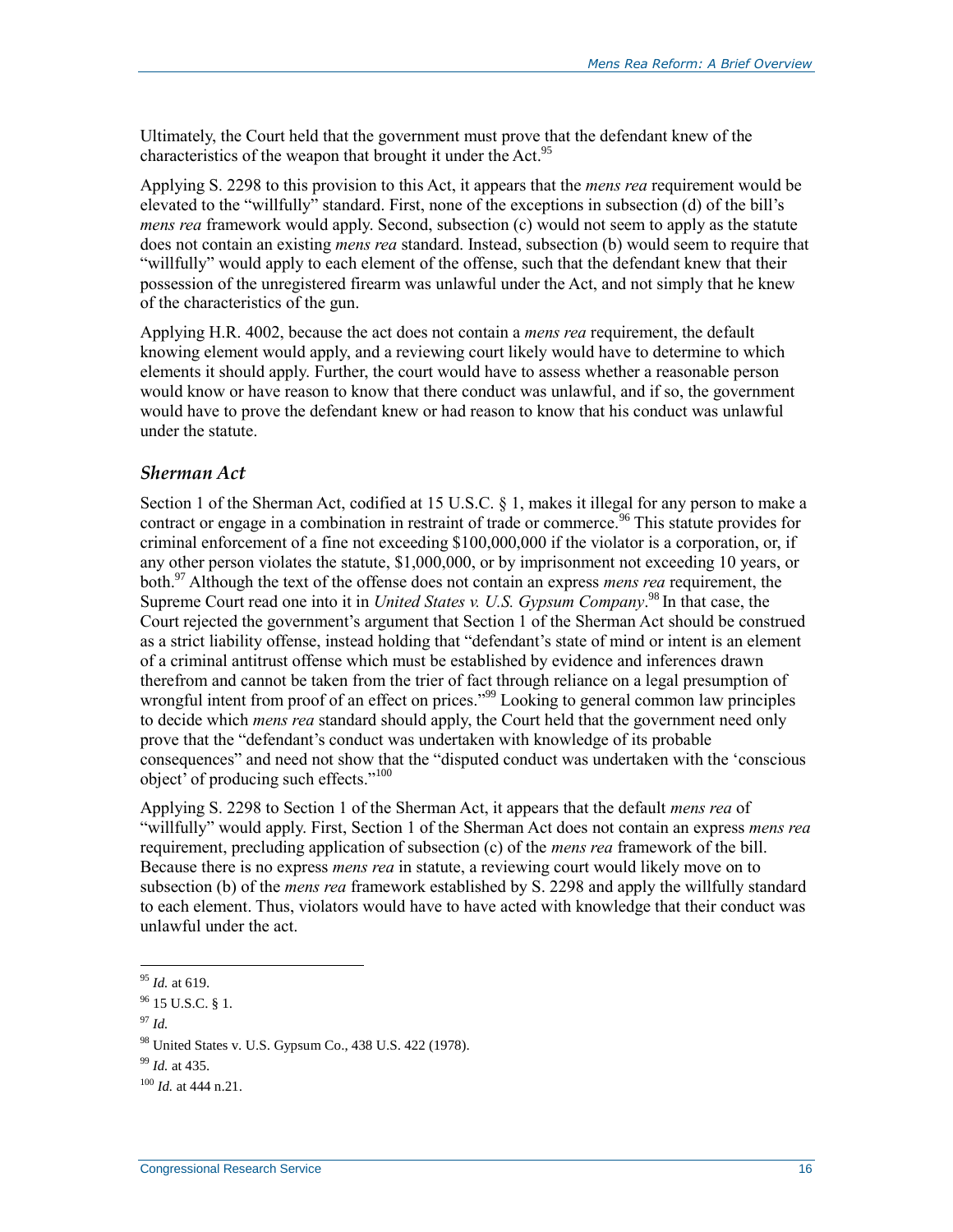Applying H.R. 4002 to Section 1 of the Sherman Act, it appears that the "knowing" element would apply, as the text of Section 1 does not contain an express *mens rea* element. However, it appears that a court would still need to assess which elements the default "knowing" *mens rea* element would apply. Further, the court would have to assess whether a reasonable person would know or have reason to know that his conduct was unlawful, and if so, the government would have to prove the defendant knew or had reason to know that his conduct was unlawful under the statute.

Section 2 of the Sherman Act, codified at 15 U.S.C. § 2, makes it a felony to "monopolize, or attempt to monopolize, or combine or conspire with any other person or persons, to monopolize" interstate trade.<sup>101</sup> The Supreme Court has construed Section 2 to require the demonstration of two elements: "(1) the possession of monopoly power in the relevant market and (2) the willful acquisition or maintenance of that power as distinguished from growth or development as a consequence of a superior product, business acumen, or historic accident."<sup>102</sup> Under this interpretation, the government must prove that the defendant had the specific intent to form a monopoly.<sup>103</sup>

Under S. 2298, it appears that the "willfully" *mens rea* requirement element would apply to each element. Because there is no express *mens rea* element in the text of Section 2 of the Sherman Act, subsection (c) of the bill's *mens rea* framework would not apply. Applying subsection (b) of the framework would result in willfully applying to both elements.

Under H.R. 4002, it appears that the "knowing" element would apply as the text of the Sherman does not contain an express *mens rea* element, and a reviewing court would have to determine to which elements within the underlying offense it should apply. Again, a court would have to assess whether a reasonable person would know or have reason to know that there conduct was unlawful.

### *Federal Mine Safety and Health Act (MSHA)*

The criminal provisions of the Federal Mine Safety and Health Act (MSHA), codified at 30 U.S.C. § 820, provide that "[a]ny operator who willfully violates a mandatory health or safety standard, or knowingly violates or fails or refuses to comply with any order issued under section 814 of this title and section 817 of this title" shall be subject to a fine of not more than \$250,000, or by imprisonment for not more than one year, or by both. Section 820(c) provides that "any director, officer, or agent of such corporation who knowingly authorized, ordered, or carried out such violation, failure, or refusal shall be subject to the same" criminal penalties as the corporate operator under § 820(d). According to DOJ, the government must prove three elements to establish a violation under § 820(d): "(1) the defendant is an operator of a coal or other mine which is subject to the Act, (2) the defendant violated a mandatory health or safety standard or an order of withdrawal at that mine, and  $(3)$  the violation was willful."<sup>104</sup>

Applying subsection (c) of the *mens rea* framework in S. 2298 to § 820(d), it appears that the *mens rea* term "willfully" would apply to each element of the offense. The only apparent change

 $101$  15 U.S.C. § 2.

<sup>&</sup>lt;sup>102</sup> Eastman Kodak Co. v. Image Technical Services, Inc., 504 U.S. 451, 481 (1992) (quoting United States v. Grinnell Corp., 384 U.S. 563, 570-71 (1966)).

<sup>103</sup> *See* American Key Corp. v. Cole Nat. Corp., 762 F.2d 1569, 1579 n.8 (1985).

<sup>104</sup> *See* DEP'T OF JUSTICE, U.S. ATTORNEYS' MANUAL § 2018, *available at* https://www.justice.gov/usam/criminalresource-manual-2018-msha-willful-violation-mandatory-health-or-safety-standard-or.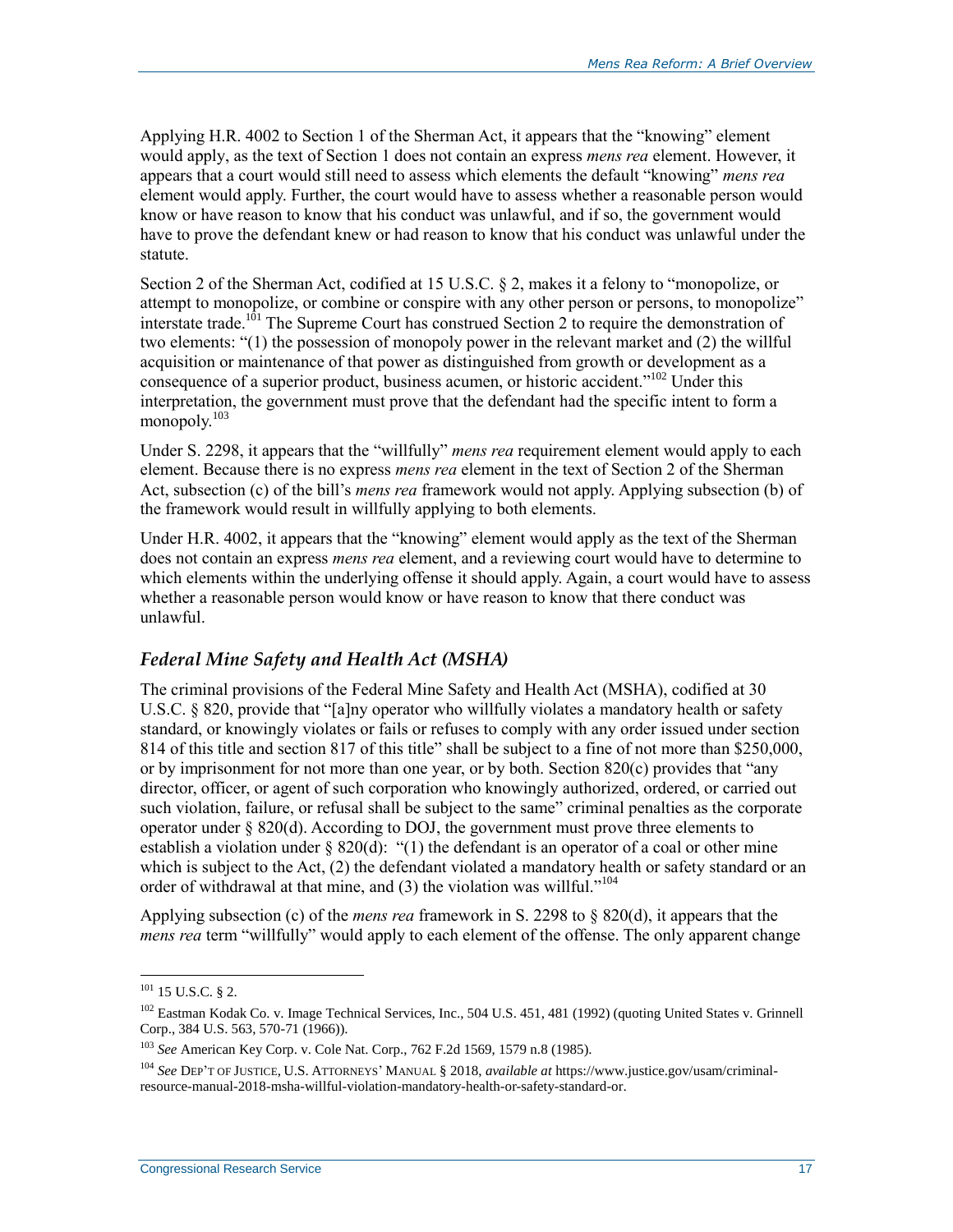from current law would be the altered definition of "willfully." Under the Sixth Circuit's definition of willful, which DOJ has called "the leading case on the intent requirement of this statute,"<sup>105</sup> the act must be "done knowingly and purposely by a coal mine operator who, having a free will or choice, either intentionally disobeys the standard or recklessly disregards its requirements."<sup>106</sup> However, S. 2298 would seem to require that the defendant act "with knowledge that the person's conduct was unlawful," and does not permit a reckless disregard instruction.

Applying H.R. 4002, the default *mens rea* of knowing would not appear to apply as the statute already requires a willful *mens rea* element.

#### *Occupational Safety and Health Act (OSHA)*

The Occupational Safety and Health Act (OSHA) contains several criminal enforcement provisions. Under 29 U.S.C. § 666(e), "[a]ny employer who willfully violates any standard, rule, or order promulgated pursuant to section 655 of this title, or of any regulations prescribed pursuant to this chapter, and that violation caused death to any employee, shall, upon conviction, be punished by a fine of not more than \$10,000 or by imprisonment for not more than six months, or by both; except that if the conviction is for a violation committed after a first conviction of such person, punishment shall be by a fine of not more than \$20,000 or by imprisonment for not more than one year, or by both."<sup>107</sup> Applying subsection (c) of S. 2298's *mens rea* framework to § 666(e), it would appear that willfully would apply to each element of the offense. The default *mens rea* contained in H.R. 4002 would seem not to apply to  $\S$  666(e), as it already contains a *mens rea* element.

Under 29 U.S.C. § 666(f), it is unlawful for any person to give "advance notice of any inspection to be conducted under this chapter, without authority from the Secretary or his designees," and a violator is subject to a fine of not more than \$1,000 or by imprisonment for not more than six months, or by both.

Applying S. 2298, it would appear that subsection (b) of the bill's *mens rea* framework would apply, as the statute does not contain an express *mens rea* element. Thus, the government would have to prove that the defendant willfully violated the statute. Applying H.R. 4002, it appears that the "knowing" element would apply as § 666(f) does not contain an express *mens rea* element. However, a court would still have to determine to which elements of  $\S 666(e)$  it should apply. Further, the court would have to assess whether a reasonable person would know or have reason to know that his conduct was unlawful, and if so, the government would have to prove the defendant knew or had reason to know that his conduct was unlawful.

Under 29 U.S.C. § 666(g), it is unlawful to **"**knowingly make[] any false statement, representation, or certification in any application, record, report, plan, or other document filed or required to be maintained pursuant to this chapter," and the violator is subject to a fine of not more than \$10,000, or by imprisonment for not more than six months, or both.<sup>108</sup> Applying subsection (c) of S. 2298's *mens rea* framework, it appears that that "knowing" element would apply to each element of the crime. The default *mens rea* contained in H.R. 4002 would appear not to apply to § 666(e), as it already contains a *mens rea* element of "knowing."

 $\overline{a}$ <sup>105</sup> *Id.*

 $106$  United States v. Consolidation Coal Co., 504 F.2d 1330, 1335 ( $6^{th}$  Cir. 1974).

 $107$  29 U.S.C. § 666(e).

 $108$  29 U.S.C. § 666(g).